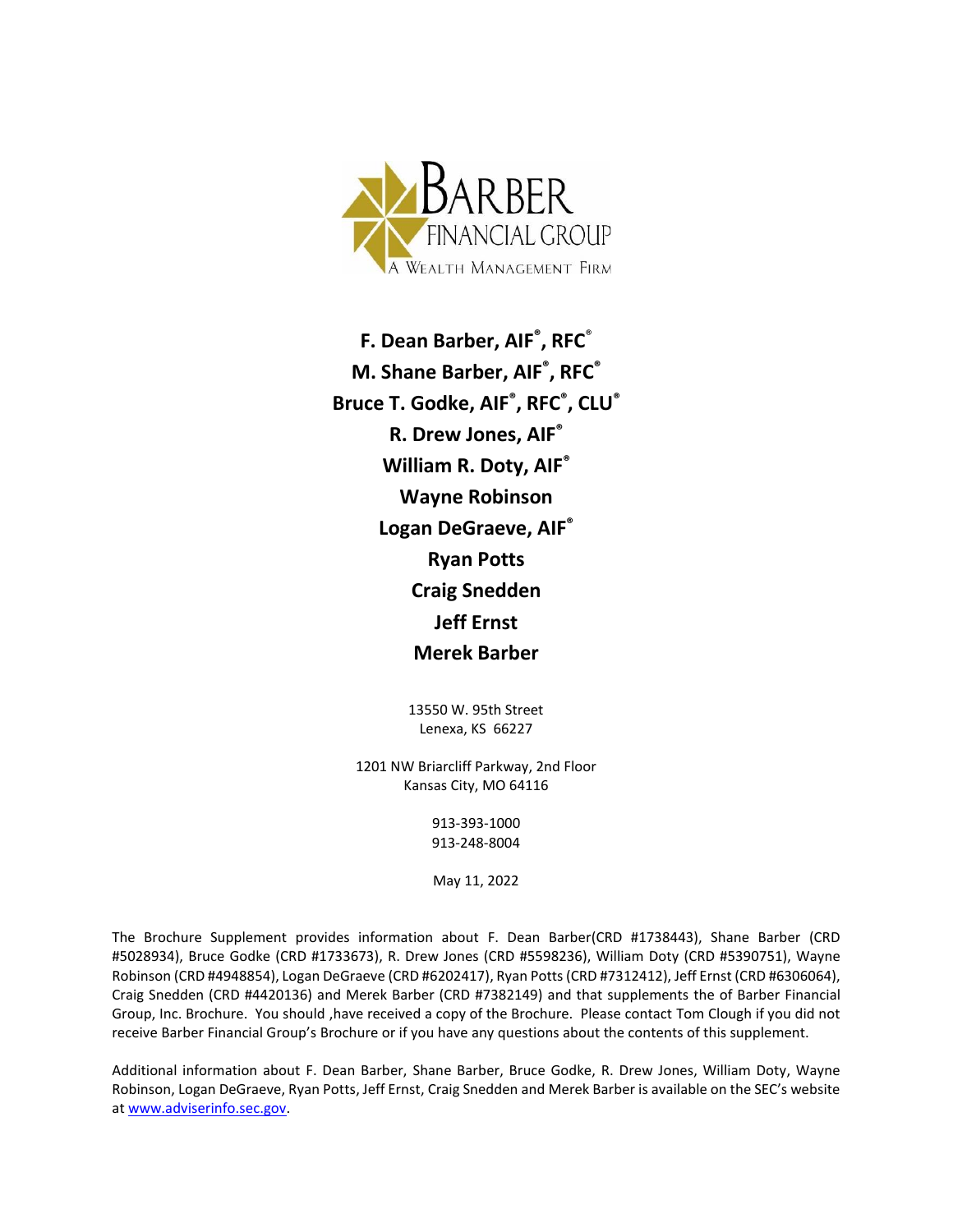# **F. Dean Barber, AIF® , RFC**®

# **ITEM 2 - EDUCATIONAL BACKGROUND AND BUSINESS EXPERIENCE**

# **F. Dean Barber, AIF® , RFC**®

#### Born: 1965

# Post Secondary Education:

- No formal education after high school
- Successfully completed the securities licenses: Series 6, 7, 22, 24, 65
- Registered Financial Consultant® ("RFC®")\*
- Accredited Investment Fiduciary® ("AIF®")\*\*
- Insurance Licenses in Life, Health and Accident

#### Recent Business Experience:

- Barber Financial Group, President, CEO, CIO April 2003 to present
- BFG Insurance, LLC, Managing Member/ Agent April 2003 to present
- National Planning Corporation, Registered Representative, Investment Adviser Representative April 2007 to August 2016

# *\* Minimum Qualifications for the Registered Financial Consultant*® *(RFC*® *) Designation*

The Registered Financial Consultant (RFC) designation is the professional credential for persons in the field of financial planning. The designation is awarded by the International Association of Registered Financial Consultants (IARFC) to those financial advisors who can meet the high standards of education, experience and integrity. The RFC requires the following prerequisites: (1) meet an educational curriculum that covers six topics, (2) pass the RFC exam, (3) have attained a professional designation or earned a bachelors or graduate degree in financial planning with emphasis on subjects relating to economics, accounting, business, statistics, finance and similar studies, (4) have four years of experience, (5) a sound record of business integrity with no suspension or revocation of any professional licenses, (6) devote a minimum of 40 hours per year to continuing professional education in the field of personal finance and professional practice management.

# *\*\* Minimum Qualifications for the Accredited Investment Fiduciary*® *(AIF*® *) Designation*

The AIF Designation certifies that the recipient has specialized knowledge of fiduciary standards of care and their application to the investment management process. To receive the AIF Designation, the individual must meet prerequisite criteria based on a combination of education, relevant industry experience, and/or ongoing professional development, complete a training program, successfully pass a comprehensive, closed-book final examination under the supervision of a proctor and agree to abide by the Code of Ethics and Conduct Standards. In order to maintain the AIF Designation, the individual must annually attest to the Code of Ethics and Conduct Standards, and accrue and report a minimum of six hours of continuing education. The Designation is administered by the Center for Fiduciary Studies, the standards-setting body of fi360 Professional Certifications.

#### **ITEM 3 - DISCIPLINARY INFORMATION**

Mr. Dean Barber has no material legal or disciplinary events requiring disclosure. He has not been party to a) a criminal or civil action in a domestic, foreign or military court; b) an administrative proceeding before the SEC, any other federal regulatory agency, any state regulatory agency or any foreign financial regulatory authority imposing a penalty of more than \$2,500; c) a self-regulatory proceeding; or d) any other proceeding in which a professional attainment, designation, or license was revoked. FINRA's BrokerCheck® [\(https://brokercheck.finra.org/\)](https://brokercheck.finra.org/) may have additional information regarding the disclosure history of Mr. Dean Barber that is not included in this brochure supplement.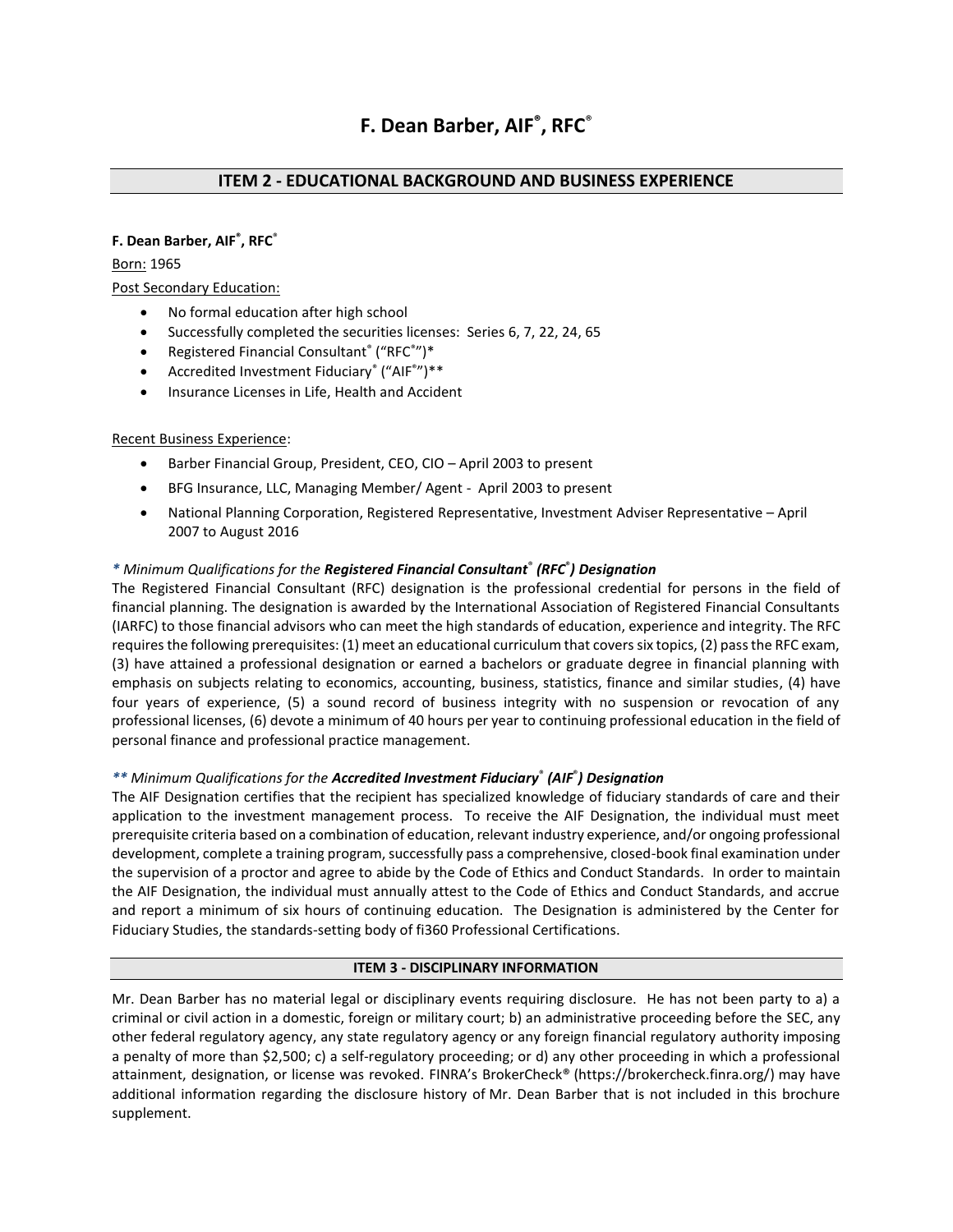#### **ITEM 4 - OTHER BUSINESS ACTIVITIES**

Mr. Dean Barber holds an insurance license to sell limited insurance products through BFG Insurance Service, LLC. It is anticipated that a small portion, less than (10%) of his time, will be spent providing these insurance products. He may receive compensation from selling insurance products and therefore receive economic benefit for this activity. This activity may create a conflict of interest with clients. Clients have the right to decide whether to act on the recommendation and the right to purchase any insurance products through the insurance agent of their choice. The Firm and its Investment Adviser Representative will always act in the best interest of the client.

Mr. Dean Barber indirectly owns BFG Tax Service, LLC. When investment management, plan implementation, financial planning services or tax planning are offered, there is a potential conflict of interest since there is an incentive for the party offering investment management and financial planning services to recommend the services for which associated persons of our firm may receive compensation through Barber Tax Service, LLC. However, investment management/financial planning clients are under no obligation to act upon any of our recommendations or to utilize the services of the tax planning division.

Mr. Dean Barber is the host of the Wealth Management Radio Show and the Guided Retirement Show podcast. The radio show is designed to educate radio listeners on financial matters. The show currently airs in approximately 5 markets. Mr. Dean Barber is compensated for hosting the radio show and may also receive inquiries about Barber Financial Group services as a result of the radio show. Mr. Dean Barber spends approximately eight hours a week on the radio show.

The Guided Retirement Show podcast is designed to educate subscribers on financial matters. Season 1 of the Guided Retirement Show was initially released on August 1, 2019. Mr. Dean Barber is not compensated for the Guided Retirement Show. Mr. Dean Barber spends an average of approximately four hours a week on the radio show.

Mr. Dean Barber is also the co-author of "Retire A Winner" that focuses on how to live the life style and leave a legacy you want. Fees may be received from the sale of this published book through BBD Publishing, however, clients of BFG are welcome, but are never obligated to purchase any product or publication that may be available.

Mr. Dean Barber serves on the advisory board for Benjamin Technology, Inc. In this role, Mr. Barber will provide strategic advice on technical, marketing and planning matters while establishing effective relationships and business partners. Mr. Barber will spend less than 10% of his time each month on this activity and is not compensated for his role aside from any travel expenses incurred for this entity.

Mr. Dean Barber is owner and CEO of America's Wealth Management Group, an entity which provides financial advisors content and resources to enhance their services. Mr. Barber receives compensation through membership subscriptions. Mr. Barber spends less than 10% of his time each month on this activity.

Mr. Dean Barber is the owner of Barber Holdings, LLC., an entity used for bookkeeping and payroll purposes for outside business activities. In addition, Mr. Barber is owner of BFG Management Services, an entity used for Barber Financial Group payroll and office expenses.

Mr. Dean Barber has partial ownership in Five Star Property Management. In his role he receives rental income. This is a non-investment related entity in which Mr. Barber spends less than 10% of his time each month.

Mr. Dean Barber is CEO for BFG Investment Service, currently a dormant entity.

#### **ITEM 5 - ADDITIONAL COMPENSATION**

Mr. Barber does not receive any economic benefit for providing advisory services beyond the scope of BFG or activities listed in Item 4.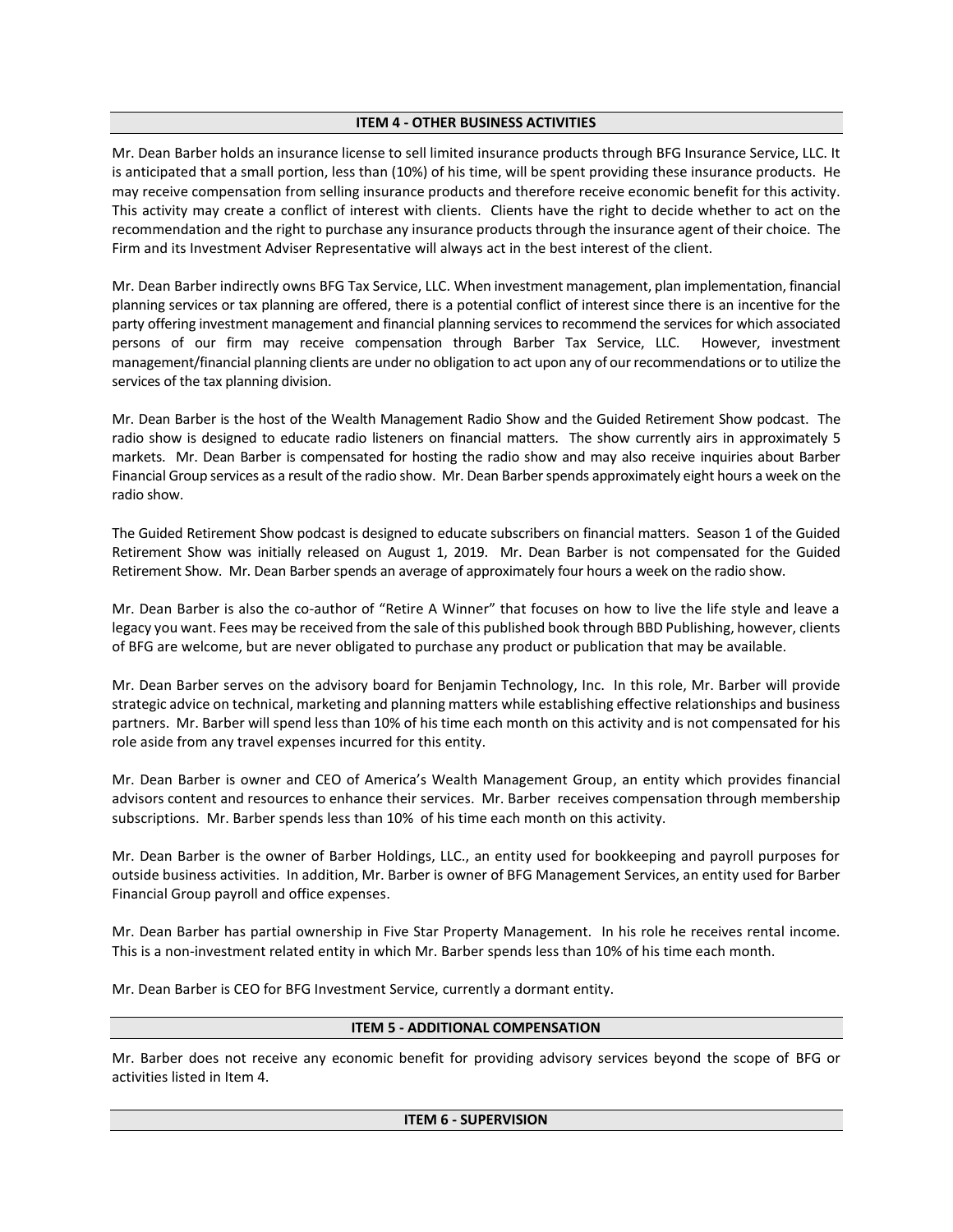Mr. Barber is an investment Adviser Representative with Barber Financial Group, Inc. Mr. Barber is supervised through a compliance program designed to prevent and detect violations of the federal and state securities laws. Supervision of the Firm's Compliance Program is conducted by the Chief Compliance Officer, Tom Clough who is responsible for administering the policies and procedures. Mr. Clough reviews those policies and procedures annually for their adequacy and the effectiveness of their implementation. All policies and procedures of the firm are followed. Mr. Clough may be reached at 913-393-1000.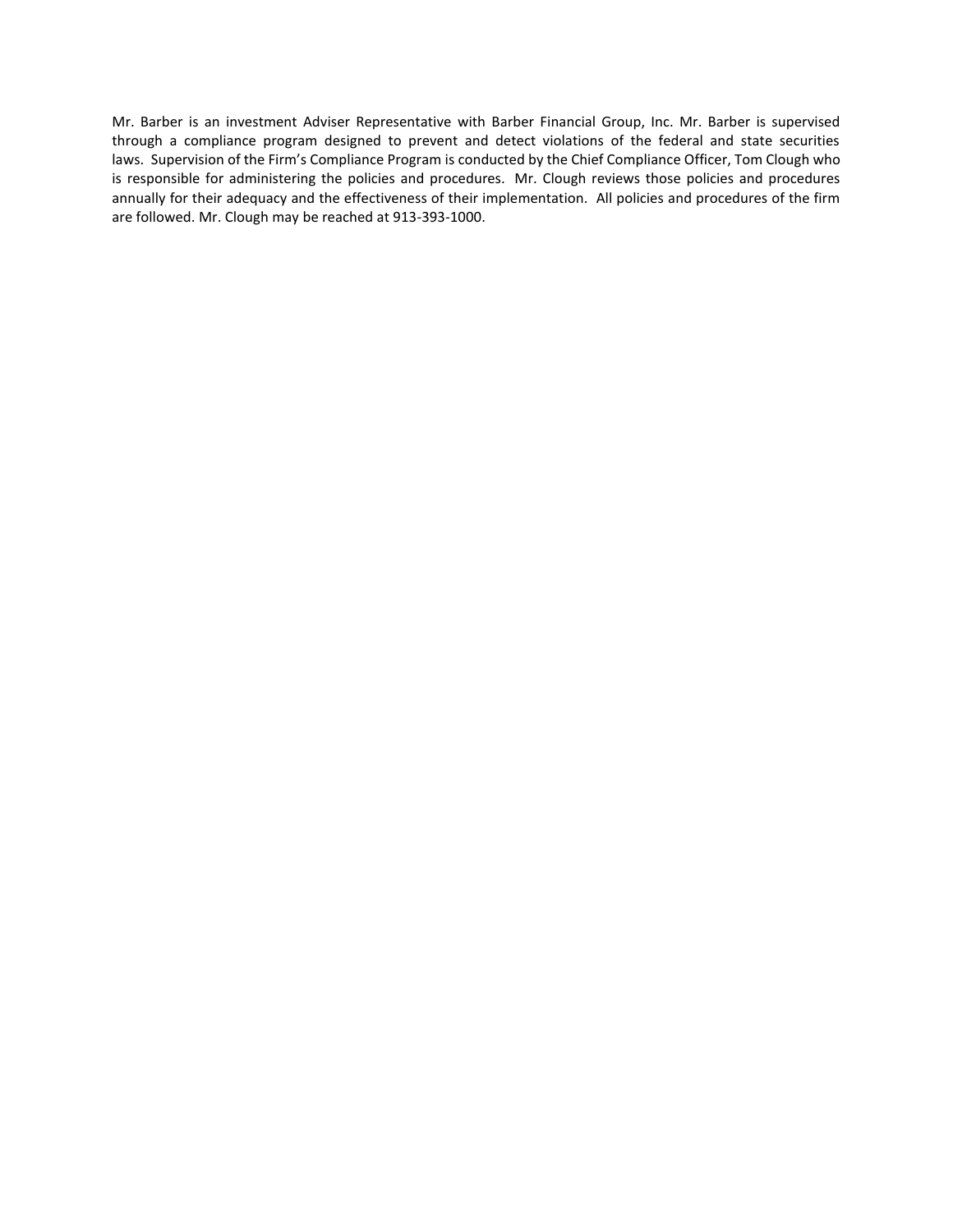# **M. Shane Barber, AIF® , RFC®**

# Born: 1964

# Post Secondary Education:

- No formal education after high school
- Successfully completed the securities licenses: Series 7 and 66
- Registered Financial Consultant® ("RFC® ")\*
- Accredited Investment Fiduciary® ("AIF®")\*\*
- Insurance Licenses in Life, Health and Accident

# Recent Business Experience:

- Barber Financial Group, September, 2005 to Present
- Mutual Securities, Inc., Registered Representative, Investment Advisor Representative August 2016 to Present
- National Planning Corporation, Registered Representative, Investment Advisor Representative April 2007 to August 2016

# *\* Minimum Qualifications for the Registered Financial Consultant*® *(RFC*® *) Designation*

The Registered Financial Consultant (RFC) designation is the professional credential for persons in the field of financial planning. The designation is awarded by the International Association of Registered Financial Consultants (IARFC) to those financial advisors who can meet the high standards of education, experience and integrity. The RFC requires the following prerequisites: (1) meet an educational curriculum that covers six topics, (2) pass the RFC exam, (3) have attained a professional designation or earned a bachelors or graduate degree in financial planning with emphasis on subjects relating to economics, accounting, business, statistics, finance and similar studies, (4) have four years of experience, (5) a sound record of business integrity with no suspension or revocation of any professional licenses, (6) devote a minimum of 40 hours per year to continuing professional education in the field of personal finance and professional practice management.

# *\*\* Minimum Qualifications for the Accredited Investment Fiduciary*® *(AIF*® *) Designation*

The AIF Designation certifies that the recipient has specialized knowledge of fiduciary standards of care and their application to the investment management process. To receive the AIF Designation, the individual must meet prerequisite criteria based on a combination of education, relevant industry experience, and/or ongoing professional development, complete a training program, successfully pass a comprehensive, closed-book final examination under the supervision of a proctor and agree to abide by the Code of Ethics and Conduct Standards. In order to maintain the AIF Designation, the individual must annually attest to the Code of Ethics and Conduct Standards, and accrue and report a minimum of six hours of continuing education. The Designation is administered by the Center for Fiduciary Studies, the standards-setting body of fi360 Professional Certifications.

#### **ITEM 3 - DISCIPLINARY INFORMATION**

Mr. Shane Barber has no material legal or disciplinary events requiring disclosure. He has not been party to a) a criminal or civil action in a domestic, foreign or military court; b) an administrative proceeding before the SEC, any other federal regulatory agency, any state regulatory agency or any foreign financial regulatory authority imposing a penalty of more than \$2,500; c) a self-regulatory proceeding; or d) any other proceeding in which a professional attainment, designation, or license was revoked. FINRA's BrokerCheck® [\(https://brokercheck.finra.org/\)](https://brokercheck.finra.org/) may have additional information regarding the disclosure history of Mr. Shane Barber that is not included in this brochure supplement.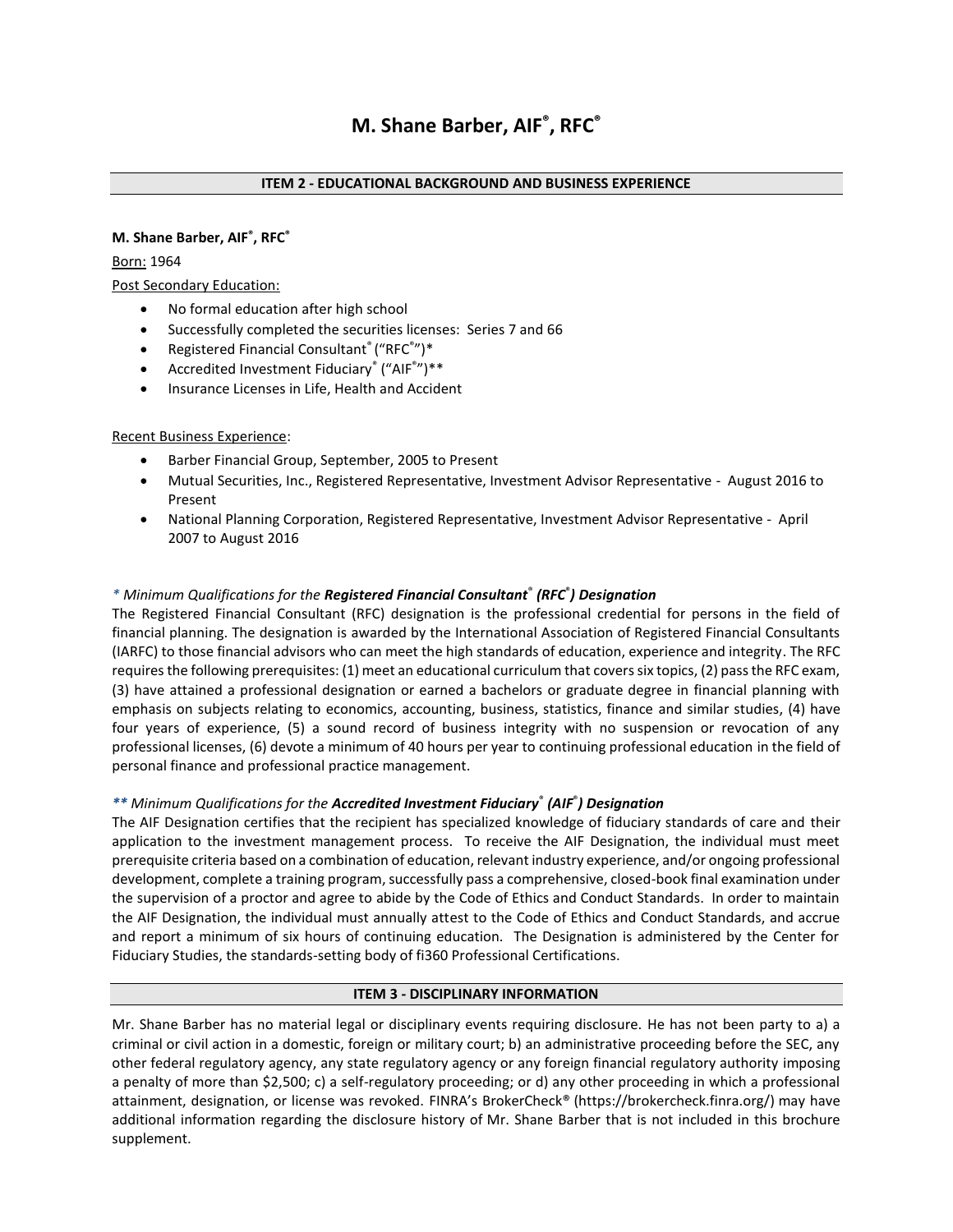#### **ITEM 4 - OTHER BUSINESS ACTIVITIES**

Mr. Shane Barber holds an insurance license to sell limited insurance products with BFG Insurance, LLC. It is anticipated that a small portion, less than (10%) of his time, will be spent providing these insurance products. He may receive compensation from selling insurance products and therefore receive economic benefit for this activity. This activity may create a conflict of interest with clients. Clients have the right to decide whether to act on the recommendation and the right to purchase any insurance products through the insurance agent of their choice. The Firm and its Investment Adviser Representative will always act in the best interest of the client.

Mr. Shane Barber is a registered representative and investment adviser representative of Mutual Securities, Inc. ("Mutual Securities"), a securities broker/dealer, and a member of the Financial Industry Regulatory Authority, Inc. ("FINRA") and an investment adviser registered with the Securities and Exchange Commission ("SEC")."

As a broker-dealer, Mutual Securities engages in a broad range of activities normally associated with securities brokerage firms. Pursuant to the investment advice given by Mr. Shane Barber investments in securities may be recommended for you. If Mutual Securities is selected as the broker-dealer, it may affect transactions in securities for you, a client of BFG and Mr. Shane Barber. By serving as the broker-dealer, Mutual Securities and Mr. Shane Barber may receive commissions for executing securities transactions. When Mr. Shane Barber receives commissions in connection with the advice given to advisory clients, BFG may reduce a portion of its fees by the amount of the commissions earned by Mr. Shane Barber.

You are advised that if Mutual Securities is selected as the broker-dealer, the transaction charges may be higher or lower than the charges you may pay if the transactions were executed at other broker-dealers. You should note, however, that you are under no obligation to purchase securities through Mr. Shane Barber, BFG or Mutual Securities.

Mr. Shane Barber may provide advice regarding investment company securities. You should be aware that, in addition to the advisory fees paid by you, each investment company also pays its own separate investment advisory fees and other expenses. In addition, you should be aware that mutual funds may be purchased separately independent of the investment management services of BFG.

Mr. Shane Barber may in his capacity as registered representatives of Mutual Securities, or as agents appointed with various life, disability or other insurance companies, receive commissions, 12(b) -1 fees, trails, or other compensation from the respective product sponsors and/or as a result of effecting securities transactions for you. As previously noted, when commissions or fees are received by Mr. Shane Barber in connection with the advice given to you, he may, but is not obligated to, reduce its fee proportionate to the amount of the commission or fee earned by him. However, you should note that you are under no obligation to purchase any investment products through Mr. Shane Barber.

#### **ITEM 5 - ADDITIONAL COMPENSATION**

Mr. Barber does not receive any economic benefit for providing advisory services beyond the scope of BFG or the other business activities listed above in Item 4.

#### **ITEM 6 - SUPERVISION**

Mr. Barber is an Investment Adviser Representative with Barber Financial Group, Inc. Mr. Barber is supervised through a compliance program designed to prevent and detect violations of the federal and state securities laws. Supervision of the Firm's Compliance Program is conducted by the Chief Compliance Officer, Tom Clough who is responsible for administering the policies and procedures. Mr. Clough reviews those policies and procedures annually for their adequacy and the effectiveness of their implementation. All policies and procedures of the firm are followed. Mr. Clough may be reached at 913-393-1000.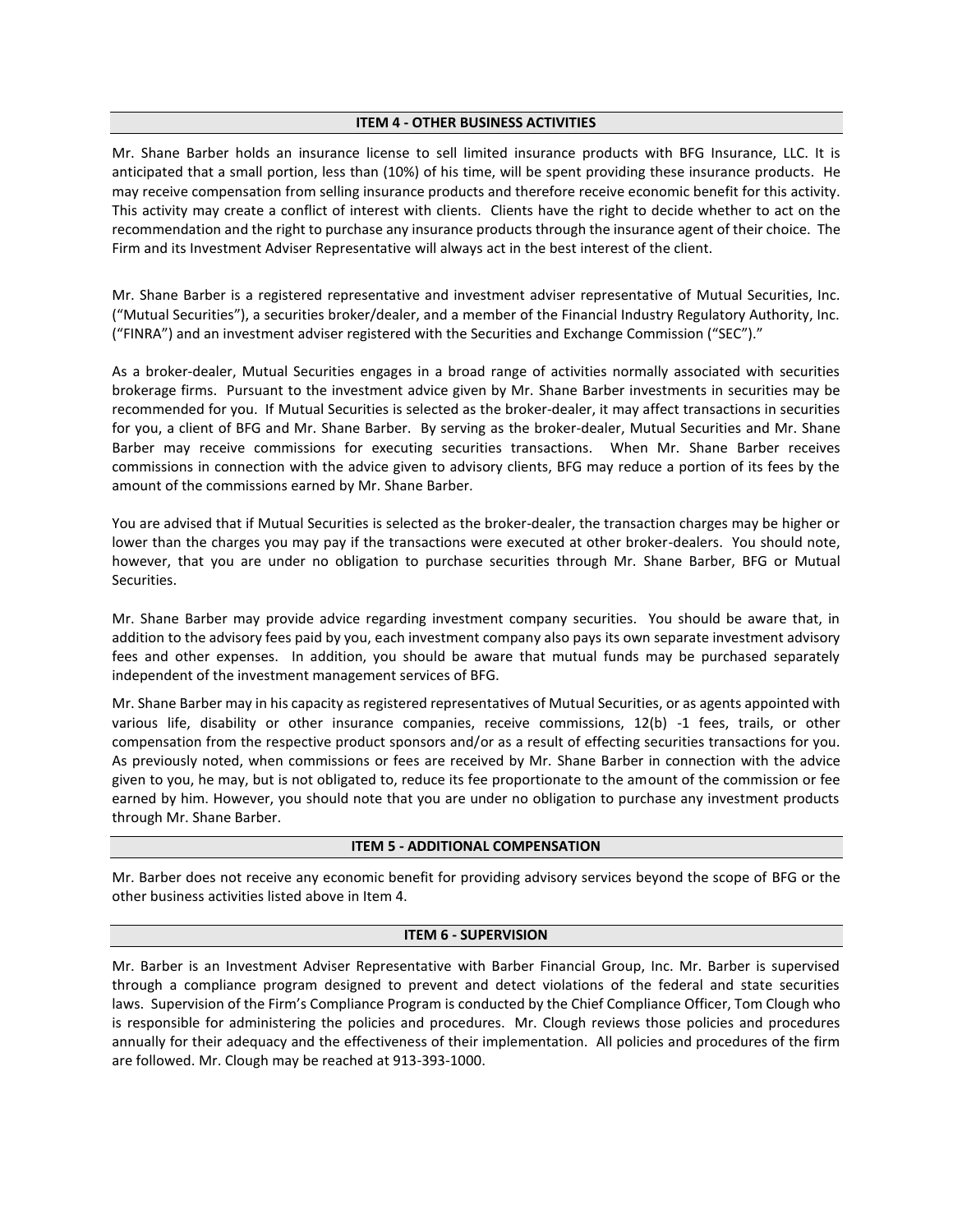# **Bruce T. Godke, AIF® , RFC® , CLU®**

# Born: 1959

# Post Secondary Education:

- B.S. in Business Administration from Valparaiso
- Masters in Business Administration, University of Kansas
- Successfully completed the securities licenses: Series 7, 66
- Registered Financial Consultant® ("RFC® ")\*
- Accredited Investment Fiduciary® ("AIF®")\*\*
- Chartered Life Underwriter<sup>®</sup> ("CLU<sup>®</sup>")\*\*\*
- Insurance Licenses in Life, Health and Accident

#### Recent Business Experience:

- Barber Financial Group, May 2005 to present
- Mutual Securities, Registered Representative, Investment Advisor Representative, August 2016 to Present
- National Planning Corporation, Registered Representative, Investment Advisor Representative, April 2007 to August 2016

# *\* Minimum Qualifications for the Registered Financial Consultant*® *(RFC*® *) Designation*

The Registered Financial Consultant (RFC) designation is the professional credential for persons in the field of financial planning. The designation is awarded by the International Association of Registered Financial Consultants (IARFC) to those financial advisors who can meet the high standards of education, experience and integrity. The RFC requires the following prerequisites: (1) meet an educational curriculum that covers six topics, (2) pass the RFC exam, (3) have attained a professional designation or earned a bachelors or graduate degree in financial planning with emphasis on subjects relating to economics, accounting, business, statistics, finance and similar studies, (4) have four years of experience, (5) a sound record of business integrity with no suspension or revocation of any professional licenses, (6) devote a minimum of 40 hours per year to continuing professional education in the field of personal finance and professional practice management.

#### *\*\* Minimum Qualifications for the Accredited Investment Fiduciary*® *(AIF*® *) Designation*

The AIF Designation certifies that the recipient has specialized knowledge of fiduciary standards of care and their application to the investment management process. To receive the AIF Designation, the individual must meet prerequisite criteria based on a combination of education, relevant industry experience, and/or ongoing professional development, complete a training program, successfully pass a comprehensive, closed-book final examination under the supervision of a proctor and agree to abide by the Code of Ethics and Conduct Standards. In order to maintain the AIF Designation, the individual must annually attest to the Code of Ethics and Conduct Standards, and accrue and report a minimum of six hours of continuing education. The Designation is administered by the Center for Fiduciary Studies, the standards-setting body of fi360 Professional Certifications.

# *\*\*\*Minimum Qualifications for the Chartered Life Underwriter*® *(CLU*® *) Designation*

The CLU is a professional designation for individuals who wish to specialize in life insurance and estate planning. Individuals must complete five cor[e courses](http://www.investopedia.com/terms/c/CLU.asp) and three elective courses, and successfully pass all eight two-hour, 100 question examinations in order to receive the designation.

#### **ITEM 3 - DISCIPLINARY INFORMATION**

Mr. Godke has no material legal or disciplinary events requiring disclosure. He has not been party to a) a criminal or civil action in a domestic, foreign or military court; b) an administrative proceeding before the SEC, any other federal regulatory agency, any state regulatory agency or any foreign financial regulatory authority imposing a penalty of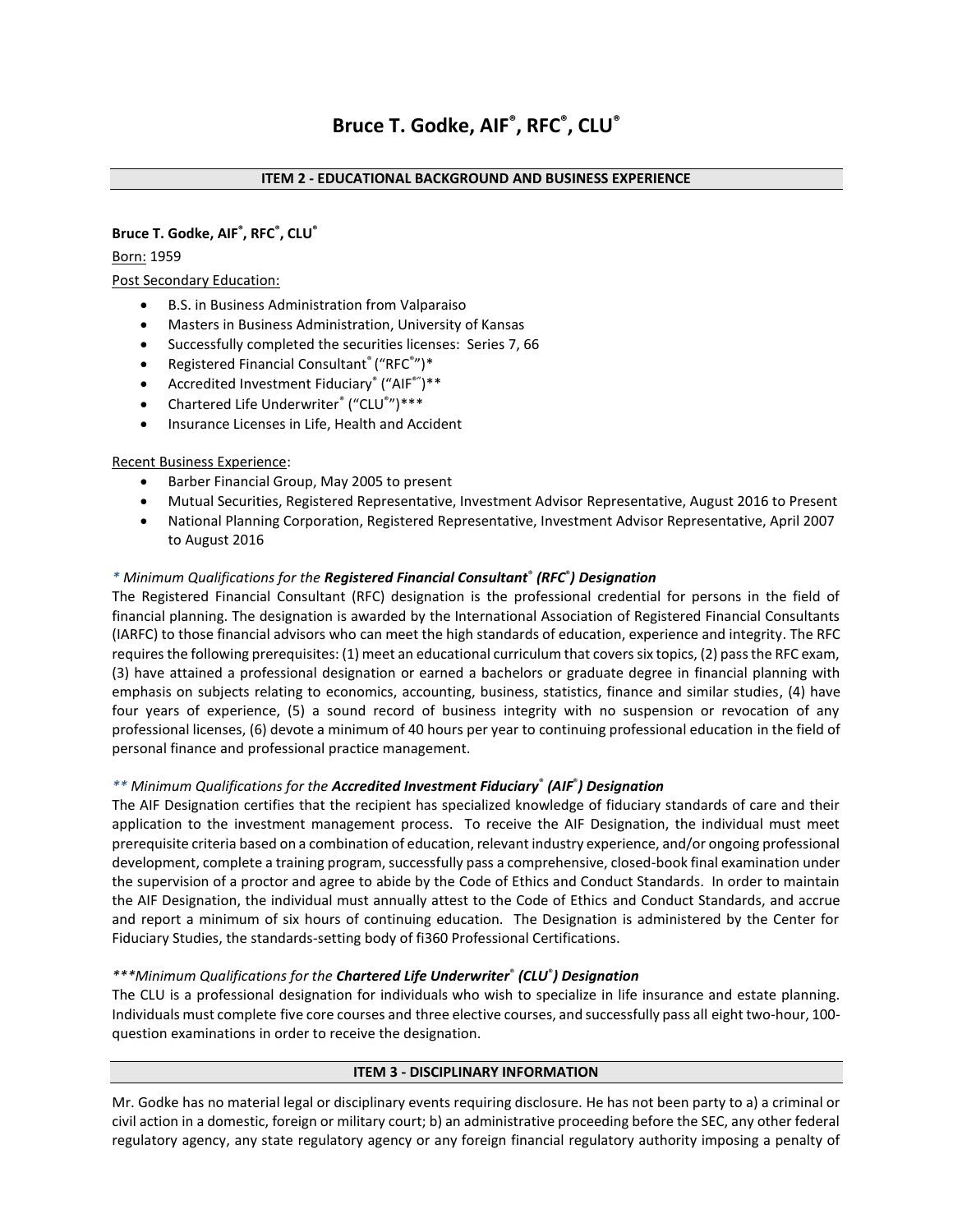more than \$2,500; c) a self-regulatory proceeding; or d) any other proceeding in which a professional attainment, designation, or license was revoked. FINRA's BrokerCheck® [\(https://brokercheck.finra.org/\)](https://brokercheck.finra.org/) may have additional information regarding the disclosure history of Mr. Godke that is not included in this brochure supplement.

# **ITEM 4 - OTHER BUSINESS ACTIVITIES**

Mr. Godke holds an insurance license to sell limited insurance products with BFG Insurance, LLC. It is anticipated that a small portion, less than (10%) of his time, will be spent providing these insurance products. He may receive compensation from selling insurance products and therefore receive economic benefit for this activity. This activity may create a conflict of interest with clients. Clients have the right to decide whether to act on the recommendation and the right to purchase any insurance products through the insurance agent of their choice. The Firm and its Investment Adviser Representative will always act in the best interest of the client.

Mr. Godke is a registered representative and investment adviser representative of Mutual Securities, Inc. ("Mutual Securities"), a securities broker/dealer, and a member of the Financial Industry Regulatory Authority, Inc. ("FINRA") and an investment adviser registered with the Securities and Exchange Commission ("SEC")."

As a broker-dealer, Mutual Securities engages in a broad range of activities normally associated with securities brokerage firms. Pursuant to the investment advice given by Mr. Godke investments in securities may be recommended for you. If Mutual Securities is selected as the broker-dealer, it may affect transactions in securities for you, a client of BFG and Mr. Godke. By serving as the broker-dealer, Mutual Securities and Mr. Godke may receive commissions for executing securities transactions. When Mr. Godke receives commissions in connection with the advice given to advisory clients, BFG may reduce a portion of its fees by the amount of the commissions earned by Mr. Godke.

You are advised that if Mutual Securities is selected as the broker-dealer, the transaction charges may be higher or lower than the charges you may pay if the transactions were executed at other broker-dealers. You should note, however, that you are under no obligation to purchase securities through Mr. Godke, BFG or Mutual Securities.

Mr. Godke may provide advice regarding investment company securities. You should be aware that, in addition to the advisory fees paid by you, each investment company also pays its own separate investment advisory fees and other expenses. In addition, you should be aware that mutual funds may be purchased separately independent of the investment management services of BFG.

Mr. Godke may in his capacity as registered representatives of Mutual Securities, or as agents appointed with various life, disability or other insurance companies, receive commissions, 12(b) -1 fees, trails, or other compensation from the respective product sponsors and/or as a result of effecting securities transactions for you. As previously noted, when commissions or fees are received by Mr. Godke in connection with the advice given to you, he may, but is not obligated to, reduce its fee proportionate to the amount of the commission or fee earned by him. However, you should note that you are under no obligation to purchase any investment products through Mr. Godke.

#### **ITEM 5 - ADDITIONAL COMPENSATION**

Mr. Godke does not receive any economic benefit for providing advisory services beyond the scope of BFG or the other business activities listed above in Item 4.

#### **ITEM 6 - SUPERVISION**

Mr. Godke is an Investment Adviser Representative adviser with Barber Financial Group, Inc. Mr. Godke is supervised through a compliance program designed to prevent and detect violations of the federal and state securities laws. Supervision of the Firm's Compliance program is conducted by the Chief Compliance Officer, Tom Clough who is responsible for administering the policies and procedures. Mr. Clough reviews those policies and procedures annually for their adequacy and the effectiveness of their implementation. All policies and procedures of the firm are followed. Mr. Clough may be reached at 913-393-1000.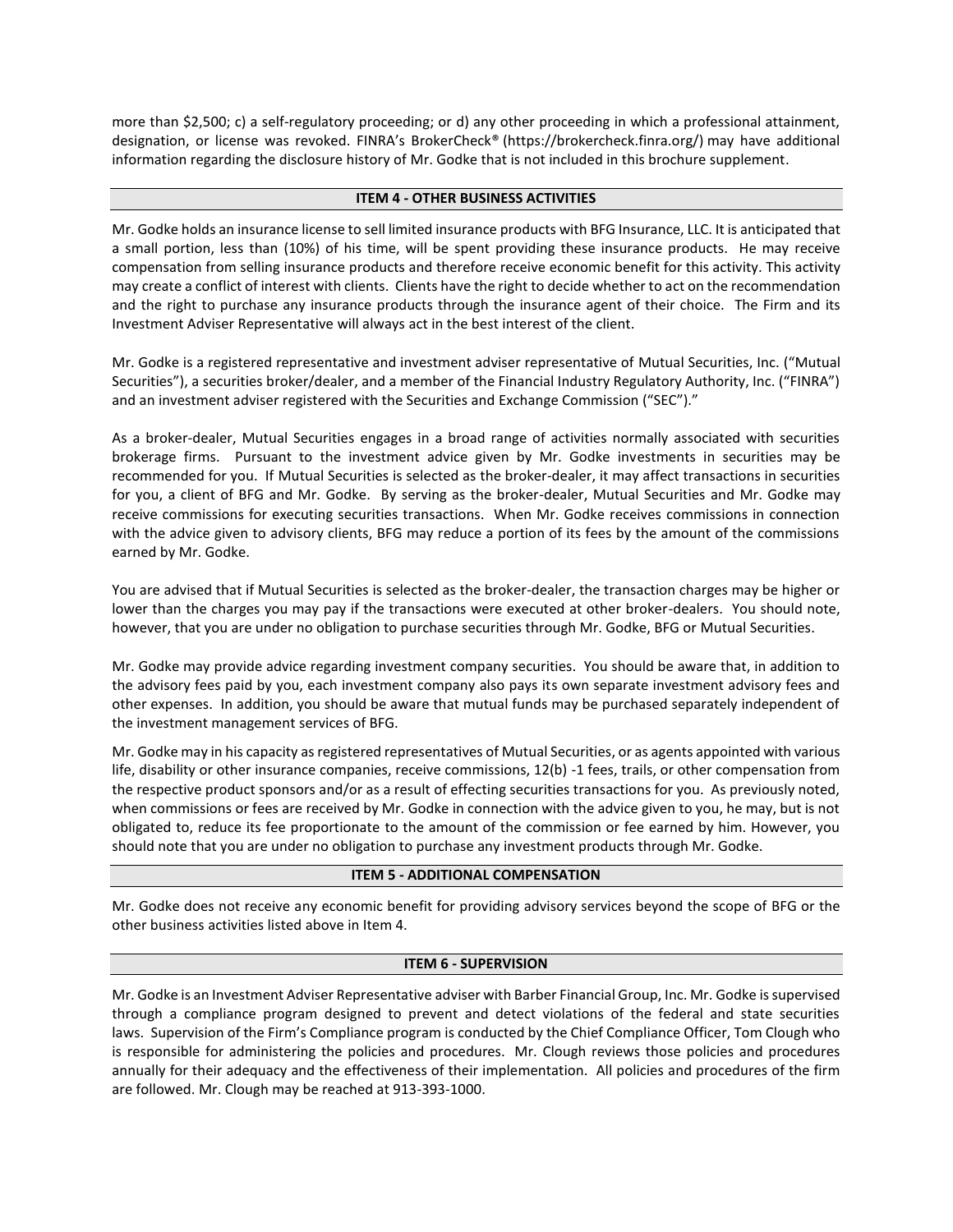# **R. Drew Jones, CFP, AIF®**

Born: 1982

Post Secondary Education:

- University of Missouri Columbia, B.S. in Hotel and Restaurant Management, 2005
- Successfully completed the securities licenses: Series 7, 63, 66
- Certified Financial Planner® ("CFP®")\*
- Accredited Investment Fiduciary® ("AIF®")\*
- Insurance Licenses in Life, Health and Accident

#### Recent Business Experience:

- Barber Financial Group, Paraplanner/Investment Adviser Representative September 2008 to Present
- National Planning Corporation, Registered Representative, October 2012 to August 2016
- C.H., Robinson, Freight Broker Representative, October 2007 to June 2008
- Depuy Spine, Associate Sales Representative, March 2006 to August 2007

#### *\* Minimum Qualifications for the Certified Financial Planner® (CFP®) Designation*

Accredited by the National Commission for Certifying Agencies, this designation is issued by the Certified Financial Planner Board of Standards, Inc. (CFPBS) and is granted to individuals who meet the following prerequisites: (1) meet the education requirement, (2) possess a bachelor's degree from an accredited college or university, (3) pass the CFP® Certification Examination, (4) have at least three years of full-time work experience in personal financial planning, and (5) pass the CFPBS Fitness Standards for Candidates and Registrants and Background Check. The education requirement can be met by completing a CFPBS registered education program or by applying for challenge status based on certain degrees or credentials. Once the initial CFP® designation is issued, the CFP® holder is required to complete 30 hours of continuing education every two years and must meet other standards administered by the CFPBS.

# *\* Minimum Qualifications for the Accredited Investment Fiduciary*® *(AIF*® *) Designation*

The AIF Designation certifies that the recipient has specialized knowledge of fiduciary standards of care and their application to the investment management process. To receive the AIF Designation, the individual must meet prerequisite criteria based on a combination of education, relevant industry experience, and/or ongoing professional development, complete a training program, successfully pass a comprehensive, closed-book final examination under the supervision of a proctor and agree to abide by the Code of Ethics and Conduct Standards. In order to maintain the AIF Designation, the individual must annually attest to the Code of Ethics and Conduct Standards, and accrue and report a minimum of six hours of continuing education. The Designation is administered by the Center for Fiduciary Studies, the standards-setting body of fi360 Professional Certifications.

#### **ITEM 3 - DISCIPLINARY INFORMATION**

Mr. Jones has no material legal or disciplinary events requiring disclosure. He has not been party to a) a criminal or civil action in a domestic, foreign or military court; b) an administrative proceeding before the SEC, any other federal regulatory agency, any state regulatory agency or any foreign financial regulatory authority imposing a penalty of more than \$2,500; c) a self-regulatory proceeding; or d) any other proceeding in which a professional attainment, designation, or license was revoked. FINRA's BrokerCheck® [\(https://brokercheck.finra.org/\)](https://brokercheck.finra.org/) may have additional information regarding the disclosure history of Mr. Jones that is not included in this brochure supplement.

#### **ITEM 4 - OTHER BUSINESS ACTIVITIES**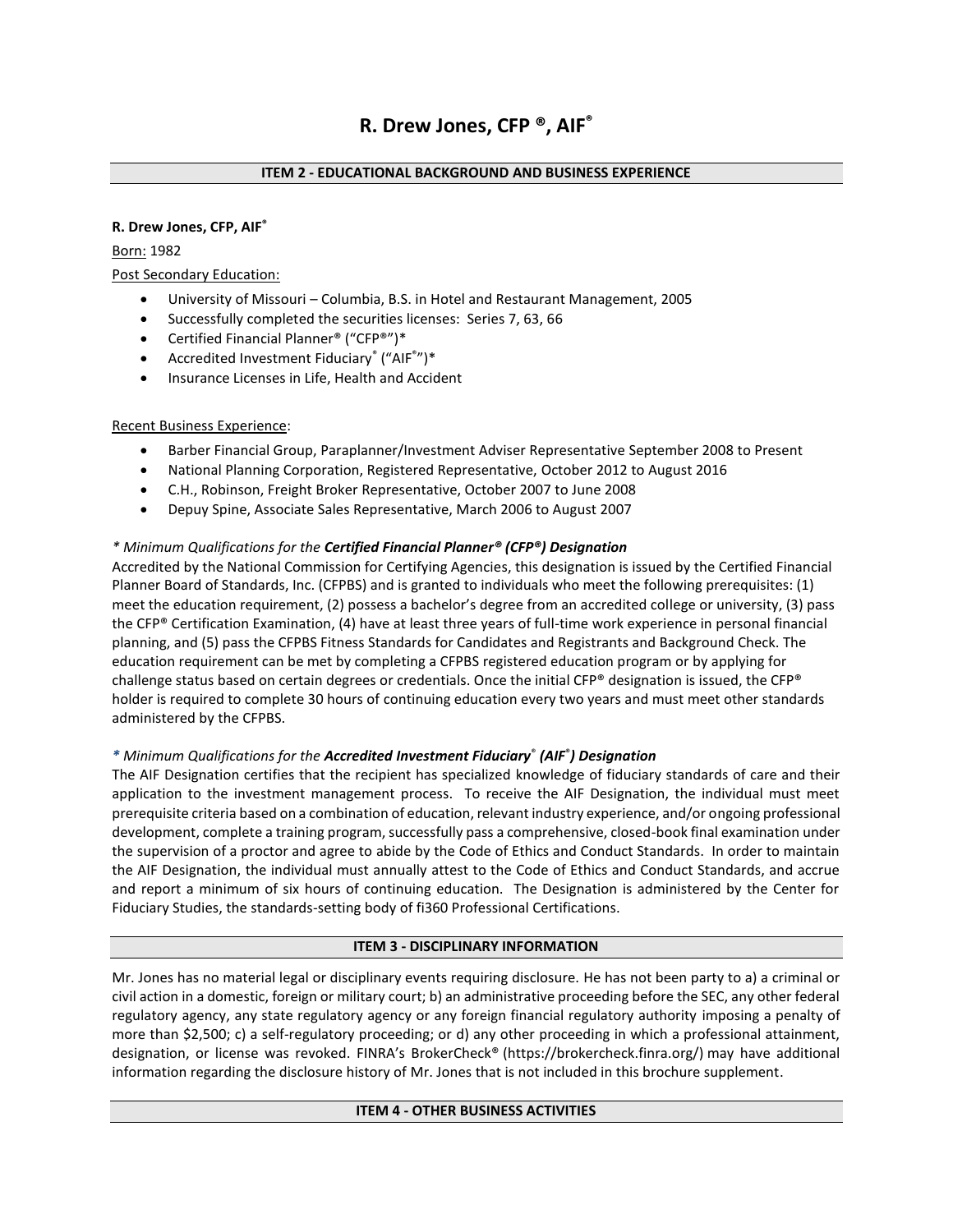Mr. Jones holds an insurance license to sell limited insurance products. It is anticipated that a small portion, less than (10%) of his time, will be spent providing these insurance products. He may receive compensation from selling insurance products and therefore receive economic benefit for this activity. This activity may create a conflict of interest with clients. Clients have the right to decide whether to act on the recommendation and the right to purchase any insurance products through the insurance agent of their choice. The Firm and its Investment Adviser Representative will always act in the best interest of the client.

#### **ITEM 5 - ADDITIONAL COMPENSATION**

Mr. Jones does not receive any economic benefit for providing advisory services beyond the scope of BFG or the other business activities listed above in Item 4.

#### **ITEM 6 - SUPERVISION**

Mr. Jones is an adviser with Barber Financial Group, Inc. Mr. Jones is supervised through a compliance program designed to prevent and detect violations of the federal and state securities laws. Supervision of the Firm's Compliance Program is conducted by the Chief Compliance Officer, Tom Clough who is responsible for administering the policies and procedures. Mr. Clough reviews those policies and procedures annually for their adequacy and the effectiveness of their implementation. Mr. Jones is part of an adviser team that is overseen by Shane Barber, a Partner of BFG. All policies and procedures of the firm are followed.

Mr. Clough may be reached at 913-393-1000.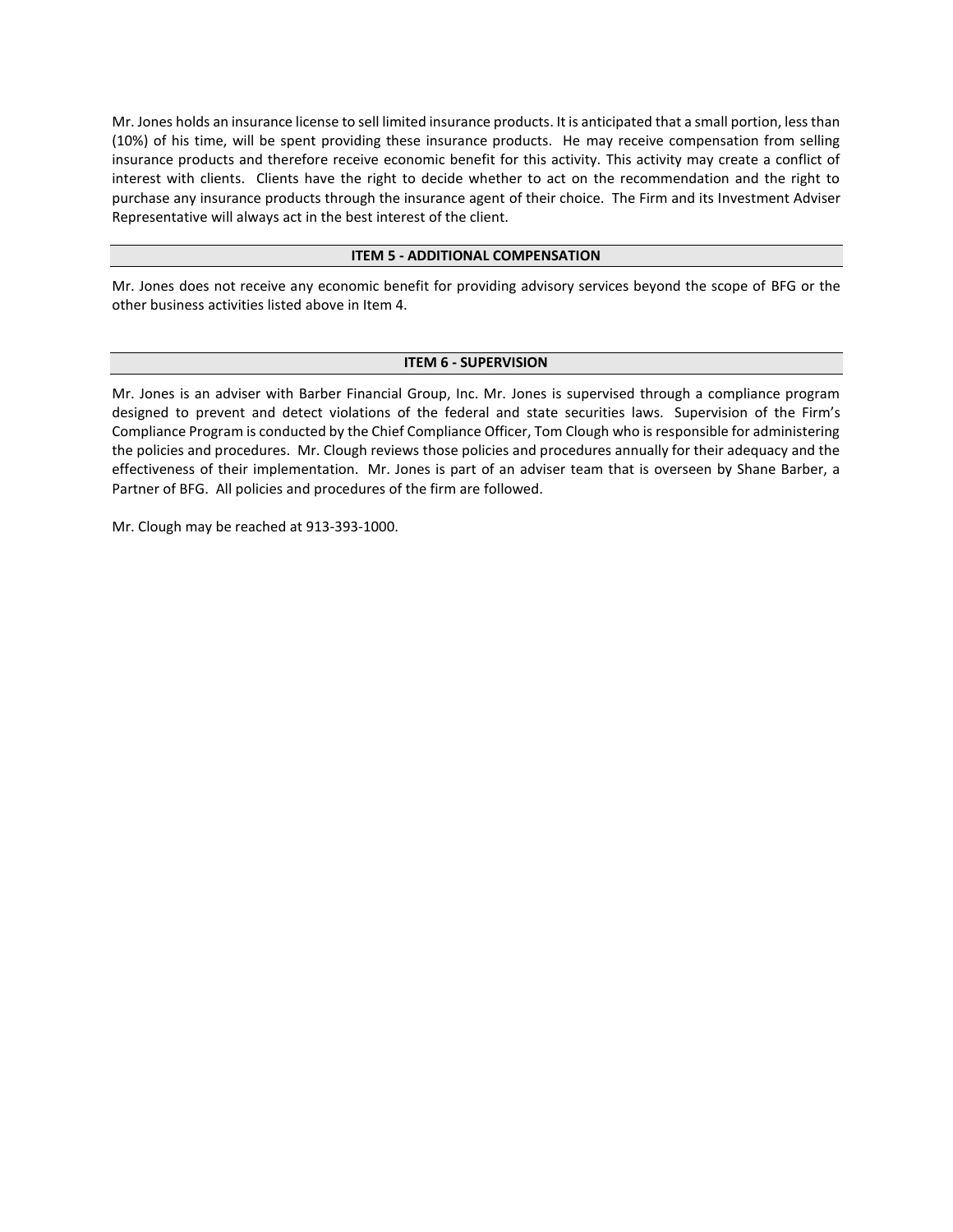#### **William R. Doty, CFP, AIF®**

Born: 1984

# Post Secondary Education:

- University of Phoenix, B.S. in Business Management, 2008
- Successfully completed the securities licenses: Series 7, 63, 65
- Accredited Investment Fiduciary® ("AIF®")
- Certified Financial Planner® ("CFP®")
- Insurance Licenses in Life and Health

# Recent Business Experience:

- Barber Financial Group, Paraplanner/Investment Adviser Representative June, 2010 to Present
- National Planning Corporation, Registered Representative, November 2009 to August 2016
- Barber Financial Group, Support Staff, July, 2007 to June 2010

# *Minimum Qualifications for the Certified Financial Planner® (CFP®) Designation*

*Accredited by the National Commission for Certifying Agencies, this designation is issued by the Certified Financial Planner Board of Standards, Inc. (CFPBS) and is granted to individuals who meet the following prerequisites: (1) meet the education requirement, (2) possess a bachelor's degree from an accredited college or university, (3) pass the CFP® Certification Examination, (4) have at least three years of full-time work experience in personal financial planning, and (5) pass the CFPBS Fitness Standards for Candidates and Registrants and Background Check. The education requirement can be met by completing a CFPBS registered education program or by applying for challenge status based on certain degrees or credentials. Once the initial CFP® designation is issued, the CFP® holder is required to complete 30 hours of continuing education every two years and must meet other standards administered by the CFPBS.*

# **Minimum Qualifications for the Accredited Investment Fiduciary® (AIF® ) Designation**

The AIF Designation certifies that the recipient has specialized knowledge of fiduciary standards of care and their application to the investment management process. To receive the AIF Designation, the individual must meet prerequisite criteria based on a combination of education, relevant industry experience, and/or ongoing professional development, complete a training program, successfully pass a comprehensive, closed-book final examination under the supervision of a proctor and agree to abide by the Code of Ethics and Conduct Standards. In order to maintain the AIF Designation, the individual must annually attest to the Code of Ethics and Conduct Standards, and accrue and report a minimum of six hours of continuing education. The Designation is administered by the Center for Fiduciary Studies, the standards-setting body of fi360 Professional Certifications.

#### **ITEM 3 - DISCIPLINARY INFORMATION**

Mr. Doty has no material legal or disciplinary events requiring disclosure. He has not been party to a) a criminal or civil action in a domestic, foreign or military court; b) an administrative proceeding before the SEC, any other federal regulatory agency, any state regulatory agency or any foreign financial regulatory authority imposing a penalty of more than \$2,500; c) a self-regulatory proceeding; or d) any other proceeding in which a professional attainment, designation, or license was revoked. FINRA's BrokerCheck® [\(https://brokercheck.finra.org/\)](https://brokercheck.finra.org/) may have additional information regarding the disclosure history of Mr. Doty that is not included in this brochure supplement.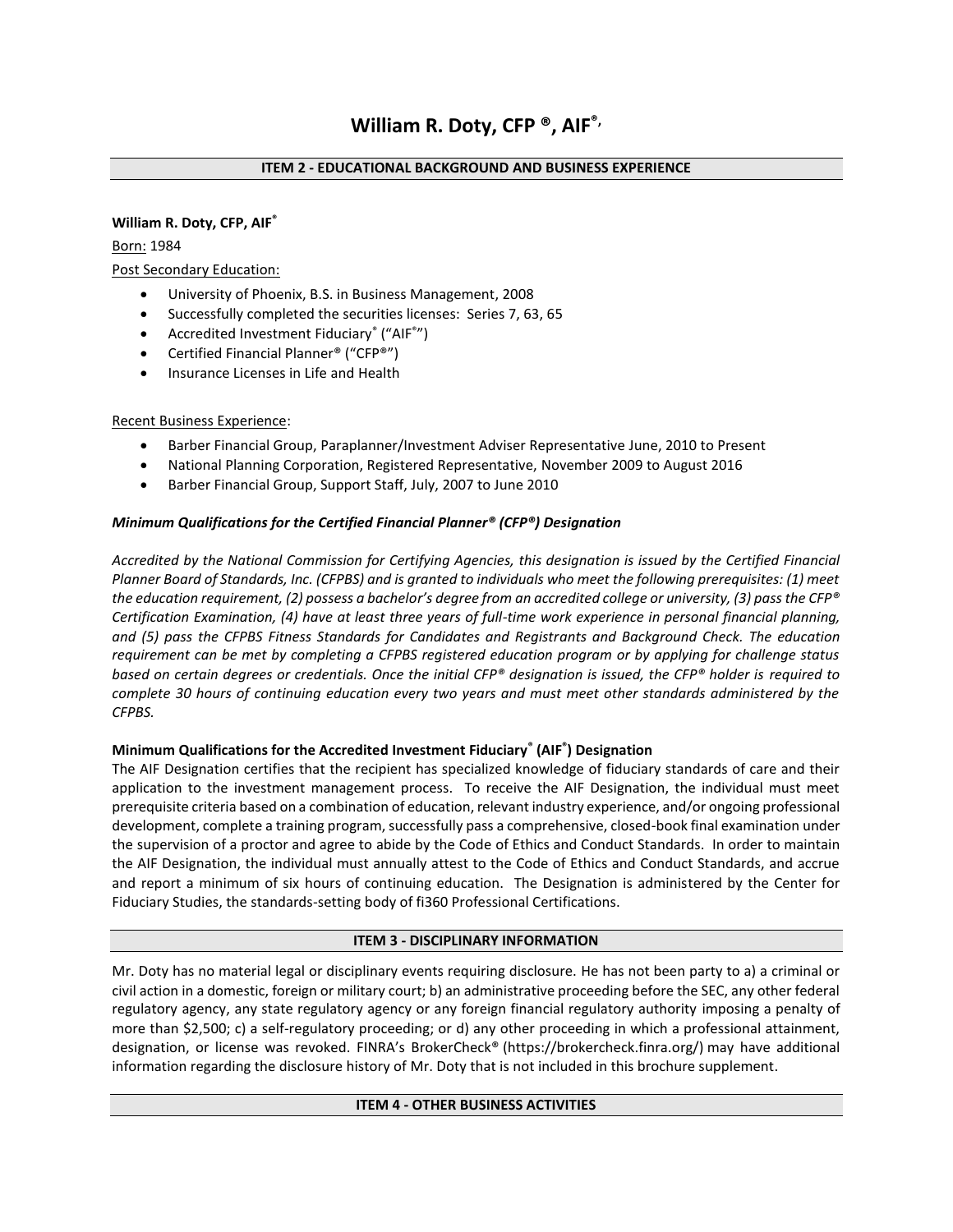Mr. Doty holds an insurance license to sell limited insurance products with BFG Insurance, LLC. It is anticipated that a small portion, less than (10%) of his time, will be spent providing these insurance products. He may receive compensation from selling insurance products and therefore receive economic benefit for this activity. This activity may create a conflict of interest with clients. Clients have the right to decide whether to act on the recommendation and the right to purchase any insurance products through the insurance agent of their choice. The Firm and its Investment Adviser Representative will always act in the best interest of the client.

#### **ITEM 5 - ADDITIONAL COMPENSATION**

Mr. Doty does not receive any economic benefit for providing advisory services beyond the scope of BFG or the other business activities listed above in Item 4.

#### **ITEM 6 - SUPERVISION**

Mr. Doty is an Investment Adviser Representative with Barber Financial Group, Inc. Mr. Doty is supervised through a compliance program designed to prevent and detect violations of the federal and state securities laws. Supervision of the Firm's Compliance program is conducted by the Chief Compliance Officer, Tom Clough who is responsible for administering the policies and procedures. Mr. Clough reviews those policies and procedures annually for their adequacy and the effectiveness of their implementation. Mr. Doty is part of an adviser team that is overseen by Bruce Godke, a Partner of BFG. All policies and procedures of the firm are followed.

Mr. Godke and Mr. Clough may be reached at 913-393-1000.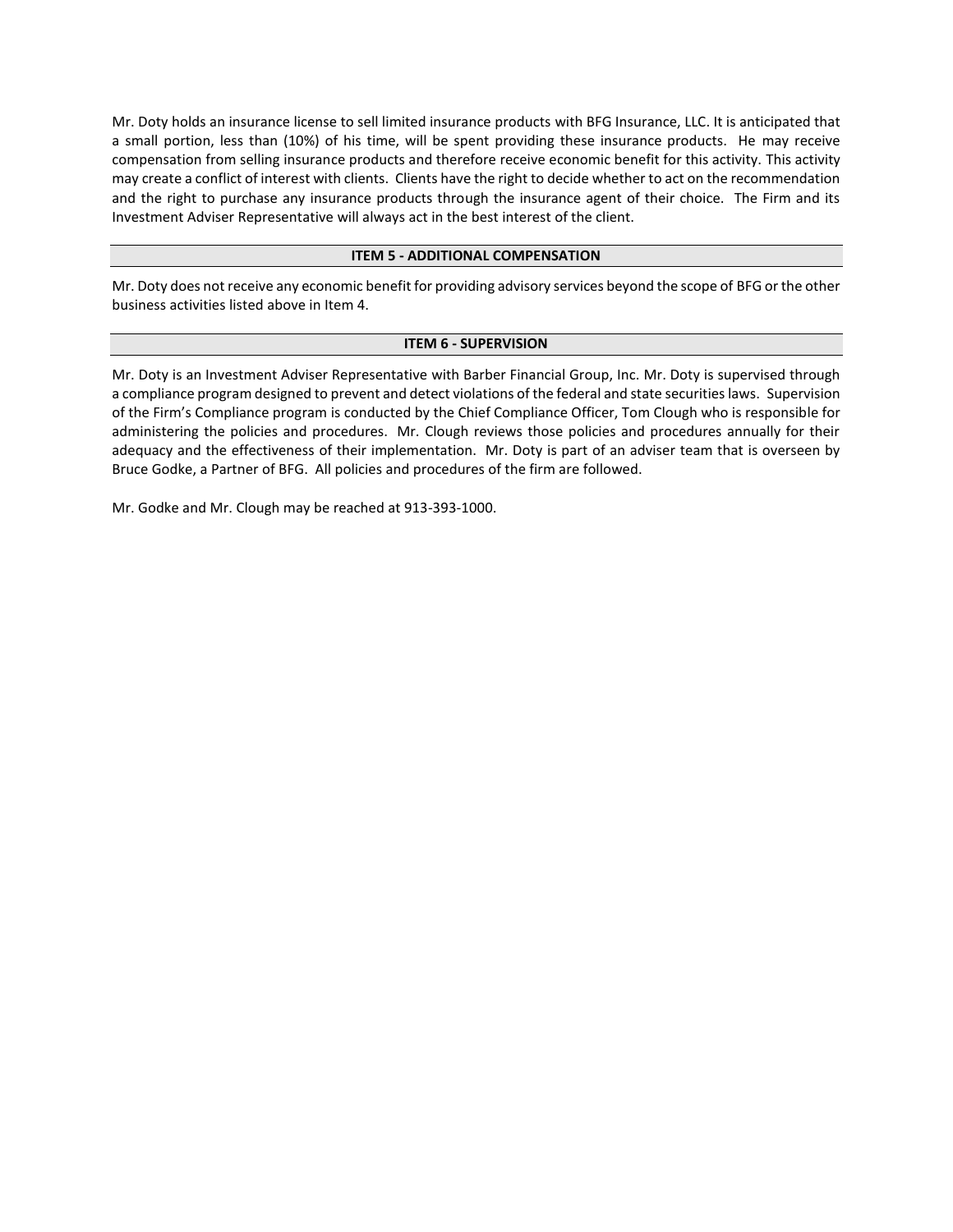#### **Wayne Robinson**

#### Born: 1973

Post Secondary Education:

- Witwatersrand University, Bachelors in Hotel and Restaurant Management Finance, 1995
- Successfully completed the securities licenses: Series 6, 7, 63,66
- Insurance Licenses in Life and Health

#### Recent Business Experience:

- Barber Financial Group, Investment Adviser Representative, February 2015 to Present
- National Planning Corporation, Registered Representative, May 2015 to August 2016
- Allianz, Sales Representative, April 2012 to January 2015
- Sun Life, Sales Representative, July 2009 to December 2011

#### **ITEM 3 - DISCIPLINARY INFORMATION**

Mr. Robinson has no material legal or disciplinary events requiring disclosure. He has not been party to a) a criminal or civil action in a domestic, foreign or military court; b) an administrative proceeding before the SEC, any other federal regulatory agency, any state regulatory agency or any foreign financial regulatory authority imposing a penalty of more than \$2,500; c) a self-regulatory proceeding; or d) any other proceeding in which a professional attainment, designation, or license was revoked. FINRA's BrokerCheck® [\(https://brokercheck.finra.org/\)](https://brokercheck.finra.org/) may have additional information regarding the disclosure history of Mr. Robinson that is not included in this brochure supplement.

#### **ITEM 4 - OTHER BUSINESS ACTIVITIES**

Mr. Robinson holds an insurance license to sell limited insurance products with BGF Insurance, LLC. It is anticipated that a small portion, less than (10%) of his time, will be spent providing these insurance products. He may receive compensation from selling insurance products and therefore receive economic benefit for this activity. This activity may create a conflict of interest with clients. Clients have the right to decide whether to act on the recommendation and the right to purchase any insurance products through the insurance agent of their choice. The Firm and its Investment Adviser Representative will always act in the best interest of the client.

#### **ITEM 5 - ADDITIONAL COMPENSATION**

Advisors of Barber Financial Group are compensated by a base salary that is established each year. Additionally, advisors of Barber Financial Group are eligible for quarterly, team-based bonuses.

#### **ITEM 6 - SUPERVISION**

Mr. Robinson is an Investment Adviser Representative with Barber Financial Group, Inc. Mr. Robinson is supervised through a compliance program designed to prevent and detect violations of the federal and state securities laws. Supervision of the firm's compliance program is conducted by the Chief Compliance Officer, Tom Clough who is responsible for administering the policies and procedures. Mr. Clough reviews those policies and procedures annually for their adequacy and the effectiveness of their implementation. Mr. Robinson is part of an adviser team that is overseen by Shane Barber and Drew Jones. All policies and procedures of the firm are followed. Mr. Barber, Mr. Jones and Mr. Clough may be reached at 913-393-1000.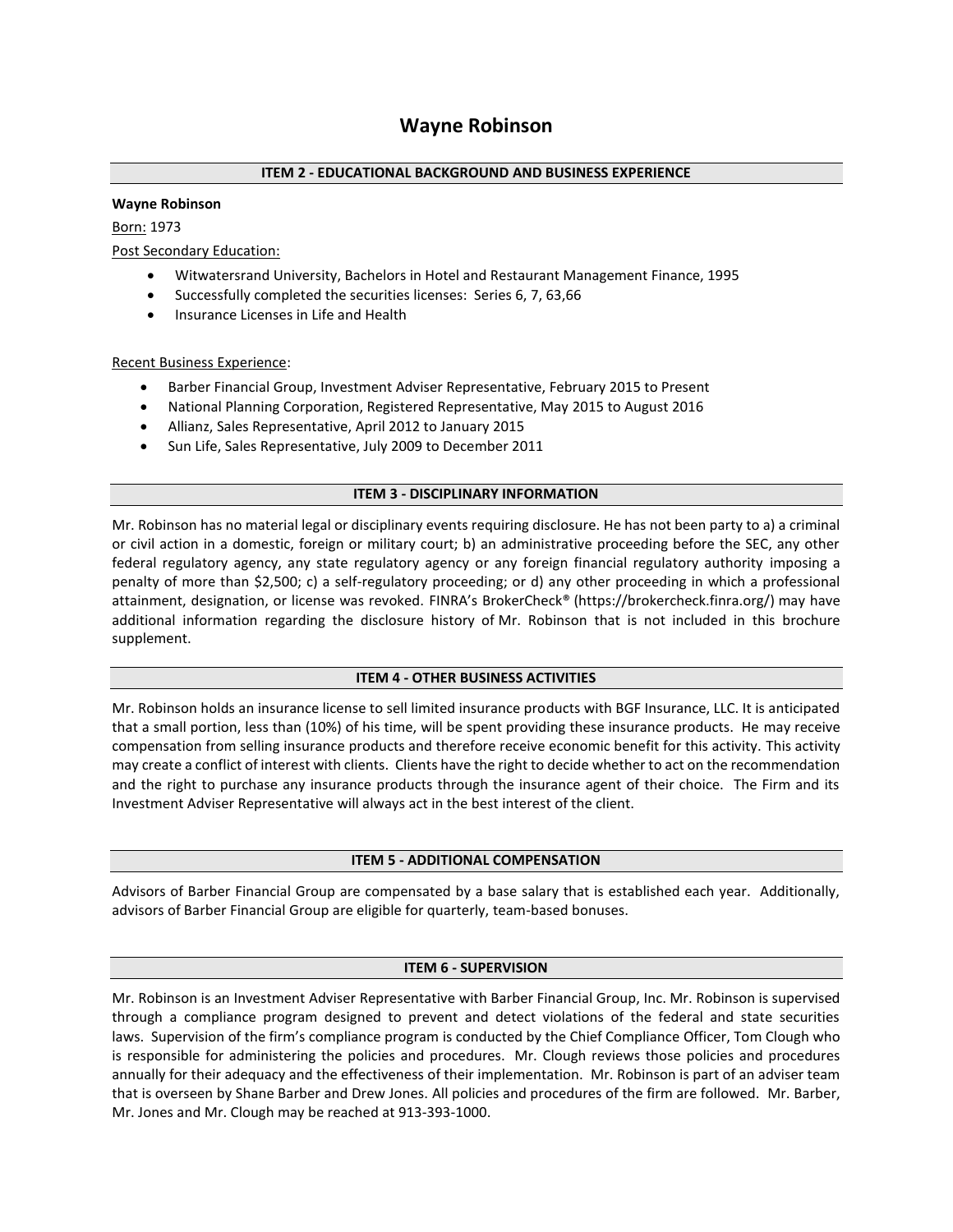#### **Logan DeGraeve, AIF®**

Born: 1992

Post Secondary Education:

- Baker University, Degree in Accounting, Minor in Economics, 2015
- Successfully completed the securities licenses: Series 7, 66
- Insurance Licenses in Life and Health
- Accredited Investment Fiduciary® ("AIF®")

#### Recent Business Experience:

- Barber Financial Group, Investment Adviser Representative, October 2015 to Present
- National Planning Corporation, Registered Representative, January 2015 to August 2016
- Barber Financial Group, Sales Assistant, January 2015 to October 2015
- Student, Baker University, 2010-2015

# *\*\* Minimum Qualifications for the Accredited Investment Fiduciary*® *(AIF*® *) Designation*

The AIF Designation certifies that the recipient has specialized knowledge of fiduciary standards of care and their application to the investment management process. To receive the AIF Designation, the individual must meet prerequisite criteria based on a combination of education, relevant industry experience, and/or ongoing professional development, complete a training program, successfully pass a comprehensive, closed-book final examination under the supervision of a proctor and agree to abide by the Code of Ethics and Conduct Standards. In order to maintain the AIF Designation, the individual must annually attest to the Code of Ethics and Conduct Standards, and accrue and report a minimum of six hours of continuing education. The Designation is administered by the Center for Fiduciary Studies, the standards-setting body of fi360 Professional Certifications.

#### **ITEM 3 - DISCIPLINARY INFORMATION**

Mr. DeGraeve has no material legal or disciplinary events requiring disclosure. He has not been party to a) a criminal or civil action in a domestic, foreign or military court; b) an administrative proceeding before the SEC, any other federal regulatory agency, any state regulatory agency or any foreign financial regulatory authority imposing a penalty of more than \$2,500; c) a self-regulatory proceeding; or d) any other proceeding in which a professional attainment, designation, or license was revoked. FINRA's BrokerCheck® [\(https://brokercheck.finra.org/\)](https://brokercheck.finra.org/) may have additional information regarding the disclosure history of Mr. DeGraeve that is not included in this brochure supplement.

#### **ITEM 4 - OTHER BUSINESS ACTIVITIES**

Mr. DeGraeve holds an insurance license to sell limited insurance products with BGF Insurance, LLC. It is anticipated that a small portion, less than (10%) of his time, will be spent providing these insurance products. He may receive compensation from selling insurance products and therefore receive economic benefit for this activity. This activity may create a conflict of interest with clients. Clients have the right to decide whether to act on the recommendation and the right to purchase any insurance products through the insurance agent of their choice. The Firm and its Investment Adviser Representative will always act in the best interest of the client.

#### **ITEM 5 - ADDITIONAL COMPENSATION**

Mr. DeGraeve does not receive any economic benefit for providing advisory services beyond the scope of BFG or the other business activities listed above in Item 4.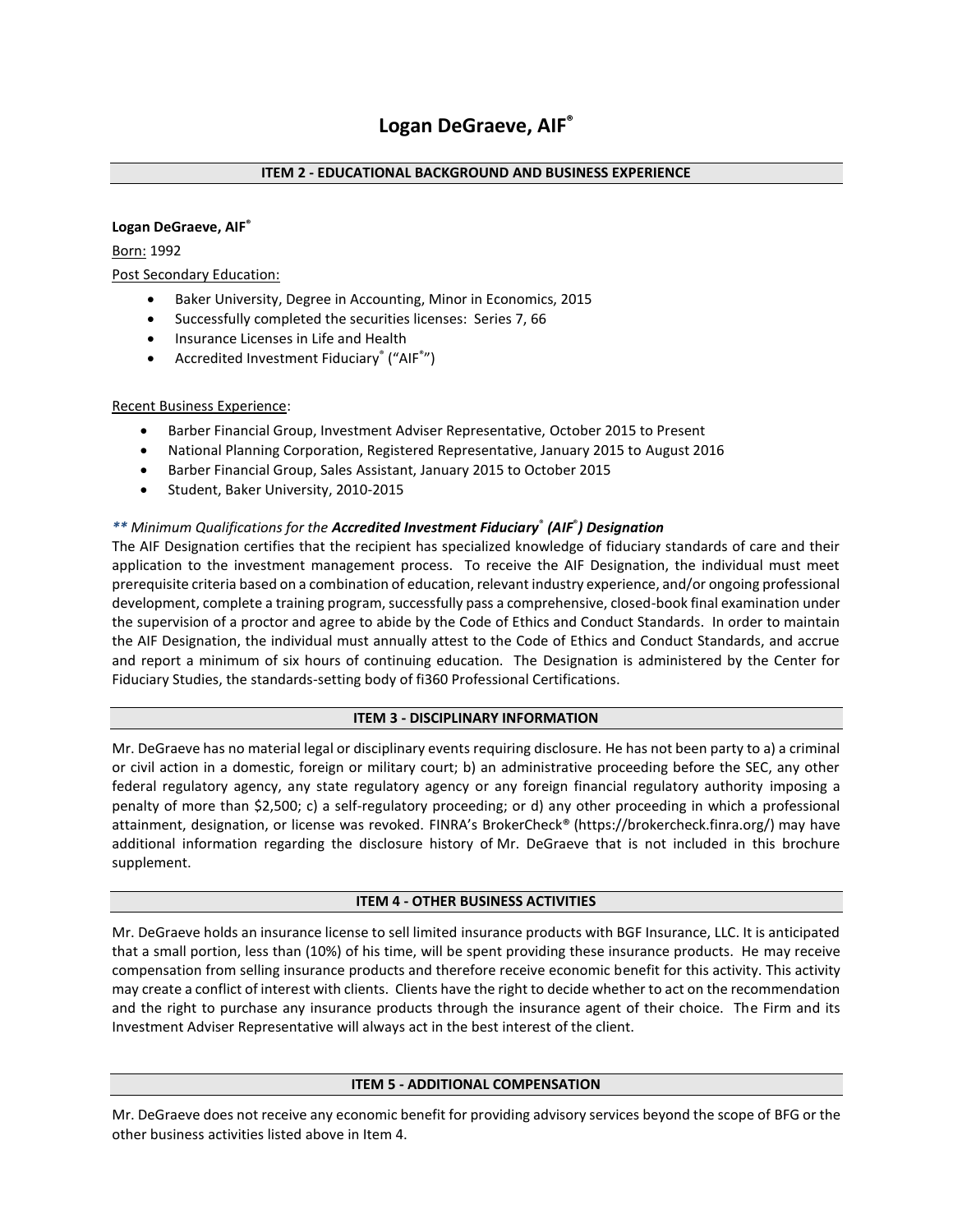#### **ITEM 6 - SUPERVISION**

Mr. DeGraeve is an adviser with Barber Financial Group, Inc. Mr. DeGraeve is supervised through a compliance program designed to prevent and detect violations of the federal and state securities laws. Supervision is conducted by the Chief Compliance Officer, Tom Clough who is responsible for administering the policies and procedures. Mr. Clough reviews those policies and procedures annually for their adequacy and the effectiveness of their implementation. All policies and procedures of the firm are followed. Mr. Clough may be reached at 913-393-1000.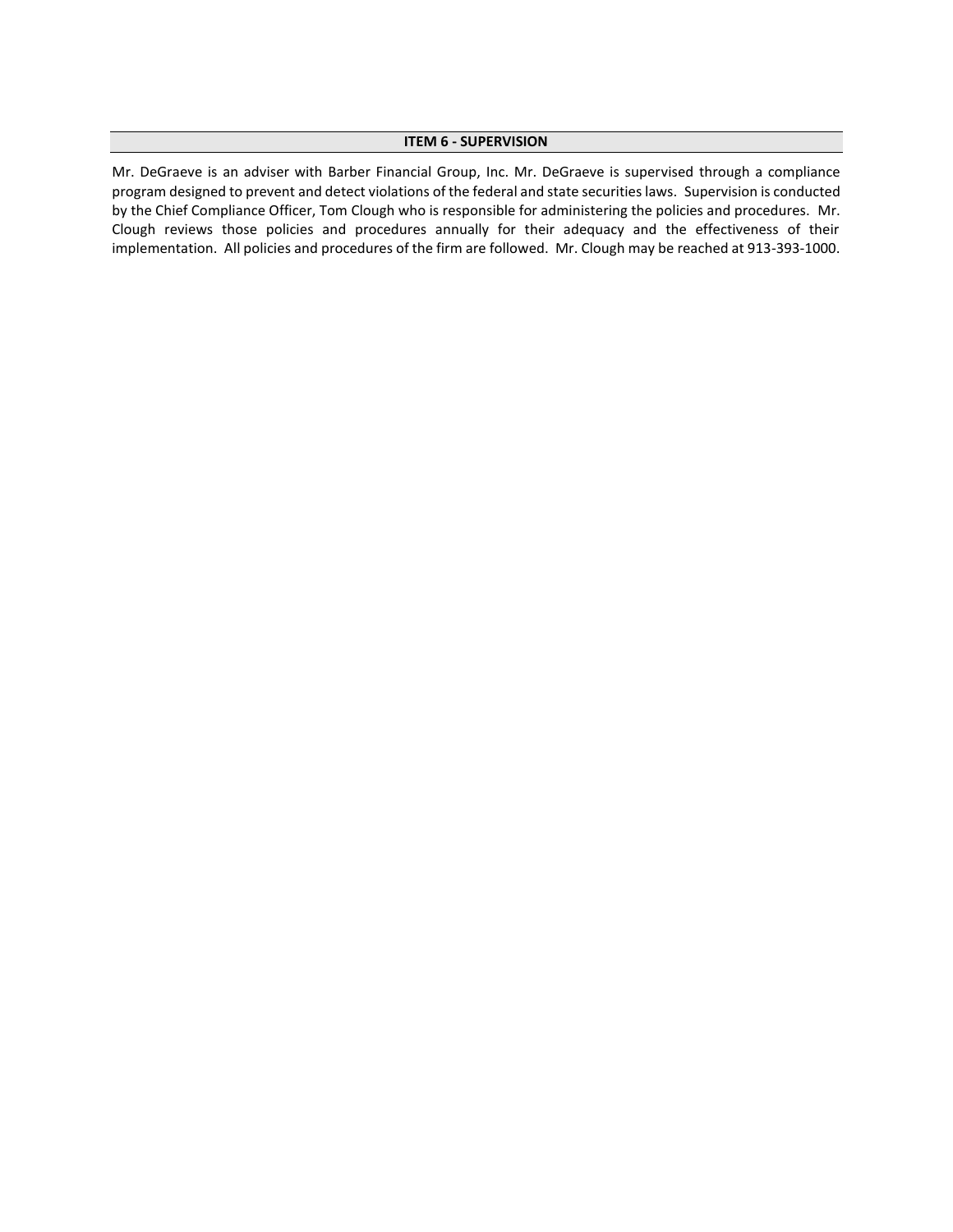# **Ryan Potts**

# **ITEM 2 - EDUCATIONAL BACKGROUND AND BUSINESS EXPERIENCE**

#### **Ryan Potts**

Born: 2000

Post Secondary Education:

• University of Missouri, Bachelor's of Science in Business Administration-Finance & Banking; 2022

Recent Business Experience:

- Barber Financial Group, Associate Advisor, February 2022 to Present
- WR Wealth Planners, Financial Planner, August 2020 to December 2021
- Commerce Bank, Personal Banker, January 2019 to April 2021
- Insurance Licenses in Life, Health, Disability and Variable Annuity, 2021

# **ITEM 3 - DISCIPLINARY INFORMATION**

Mr. Potts has no material legal or disciplinary events requiring disclosure. He has not been party to a) a criminal or civil action in a domestic, foreign or military court; b) an administrative proceeding before the SEC, any other federal regulatory agency, any state regulatory agency or any foreign financial regulatory authority imposing a penalty of more than \$2,500; c) a self-regulatory proceeding; or d) any other proceeding in which a professional attainment, designation, or license was revoked. FINRA's BrokerCheck® [\(https://brokercheck.finra.org/\)](https://brokercheck.finra.org/) may have additional information regarding the disclosure history of Mr. Jones that is not included in this brochure supplement.

#### **ITEM 4 - OTHER BUSINESS ACTIVITIES**

Mr. Potts holds an insurance license to sell limited insurance products. It is anticipated that a small portion, less than (10%) of his time, will be spent providing these insurance products. He may receive compensation from selling insurance products and therefore receive economic benefit for this activity. This activity may create a conflict of interest with clients. Clients have the right to decide whether to act on the recommendation and the right to purchase any insurance products through the insurance agent of their choice. The Firm and its Investment Adviser Representative will always act in the best interest of the client.

#### **ITEM 5 - ADDITIONAL COMPENSATION**

Mr. Potts does not receive any economic benefit for providing advisory services beyond the scope of BFG or the other business activities listed above in Item 4.

#### **ITEM 6 - SUPERVISION**

Mr. Potts is an adviser with Barber Financial Group, Inc. Mr. Potts is supervised through a compliance program designed to prevent and detect violations of the federal and state securities laws. Supervision of the Firm's Compliance Program is conducted by the Chief Compliance Officer, Tom Clough who is responsible for administering the policies and procedures. Mr. Clough reviews those policies and procedures annually for their adequacy and the effectiveness of their implementation. Mr. Potts is part of an adviser team that is overseen by Shane Barber, a Partner of BFG. All policies and procedures of the firm are followed.

Mr. Tom Clough may be reached at 913-393-1000.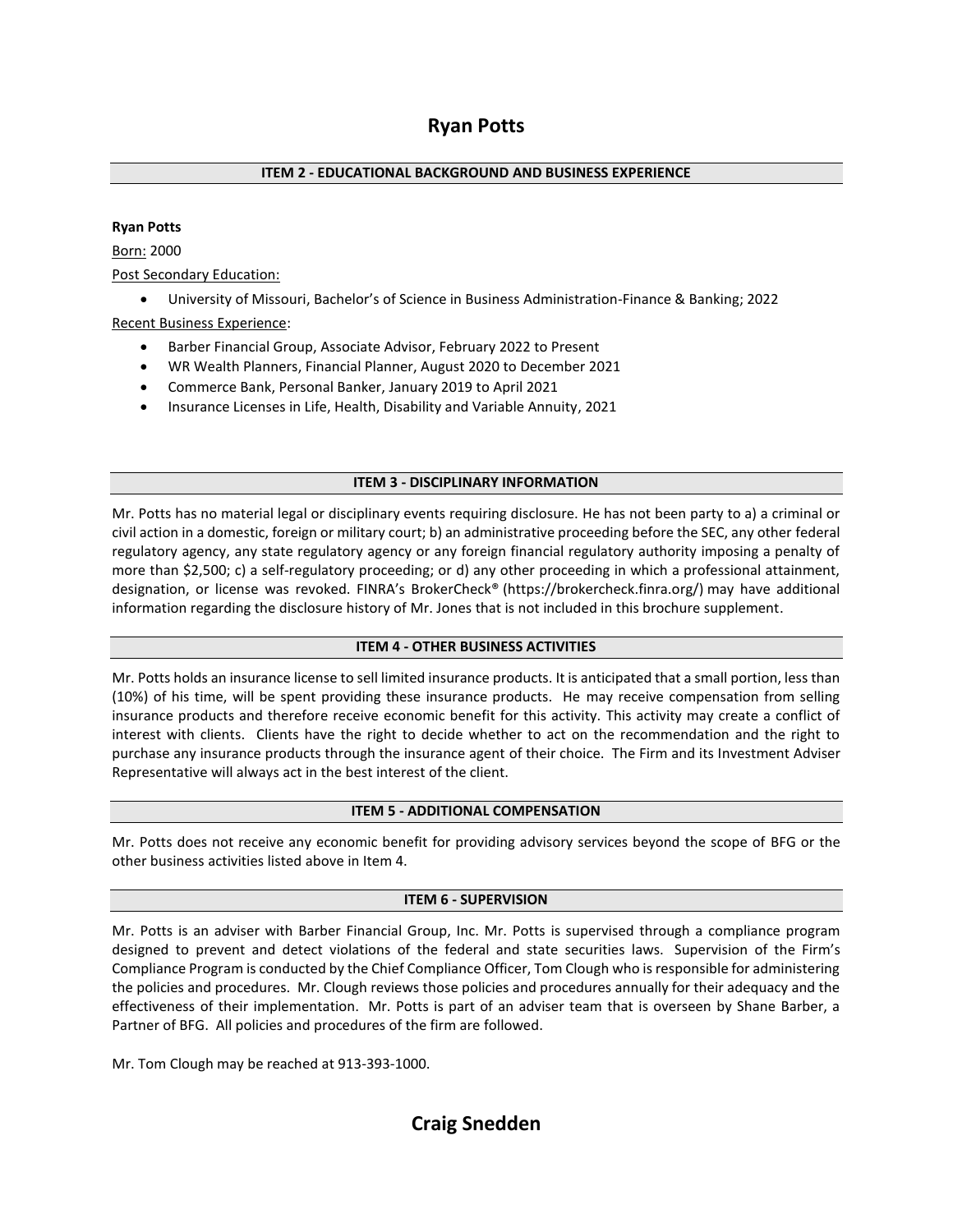#### **Craig Snedden**

Born: 1977 Post Secondary Education:

• University of Missouri – Kansas City, completed 2 years

Recent Business Experience:

- Barber Financial Group, Advisor, February 2016 to Present
- Affinity Asset Management, Registered Representative, September 2009 2020 to February 2016

#### **ITEM 3 - DISCIPLINARY INFORMATION**

Mr. Snedden has no material legal or disciplinary events requiring disclosure. He has not been party to a) a criminal or civil action in a domestic, foreign or military court; b) an administrative proceeding before the SEC, any other federal regulatory agency, any state regulatory agency or any foreign financial regulatory authority imposing a penalty of more than \$2,500; c) a self-regulatory proceeding; or d) any other proceeding in which a professional attainment, designation, or license was revoked. FINRA's BrokerCheck® [\(https://brokercheck.finra.org/\)](https://brokercheck.finra.org/) may have additional information regarding the disclosure history of Mr. Jones that is not included in this brochure supplement.

#### **ITEM 4 - OTHER BUSINESS ACTIVITIES**

Mr. Snedden does not engage in any other business activities.

#### **ITEM 5 - ADDITIONAL COMPENSATION**

Mr. Snedden does not receive any economic benefit for providing advisory services beyond the scope of BFG or the other business activities listed above in Item 4.

#### **ITEM 6 - SUPERVISION**

Mr. Snedden is an advisor with Barber Financial Group, Inc. Mr. Snedden is supervised through a compliance program designed to prevent and detect violations of the federal and state securities laws. Supervision of the Firm's Compliance Program is conducted by the Chief Compliance Officer, Tom Clough who is responsible for administering the policies and procedures. Mr. Clough reviews those policies and procedures annually for their adequacy and the effectiveness of their implementation. Mr. Snedden is part of an adviser team that is overseen by Shane Barber, a Partner of BFG. All policies and procedures of the firm are followed.

Mr. Tom Clough may be reached at 913-393-1000.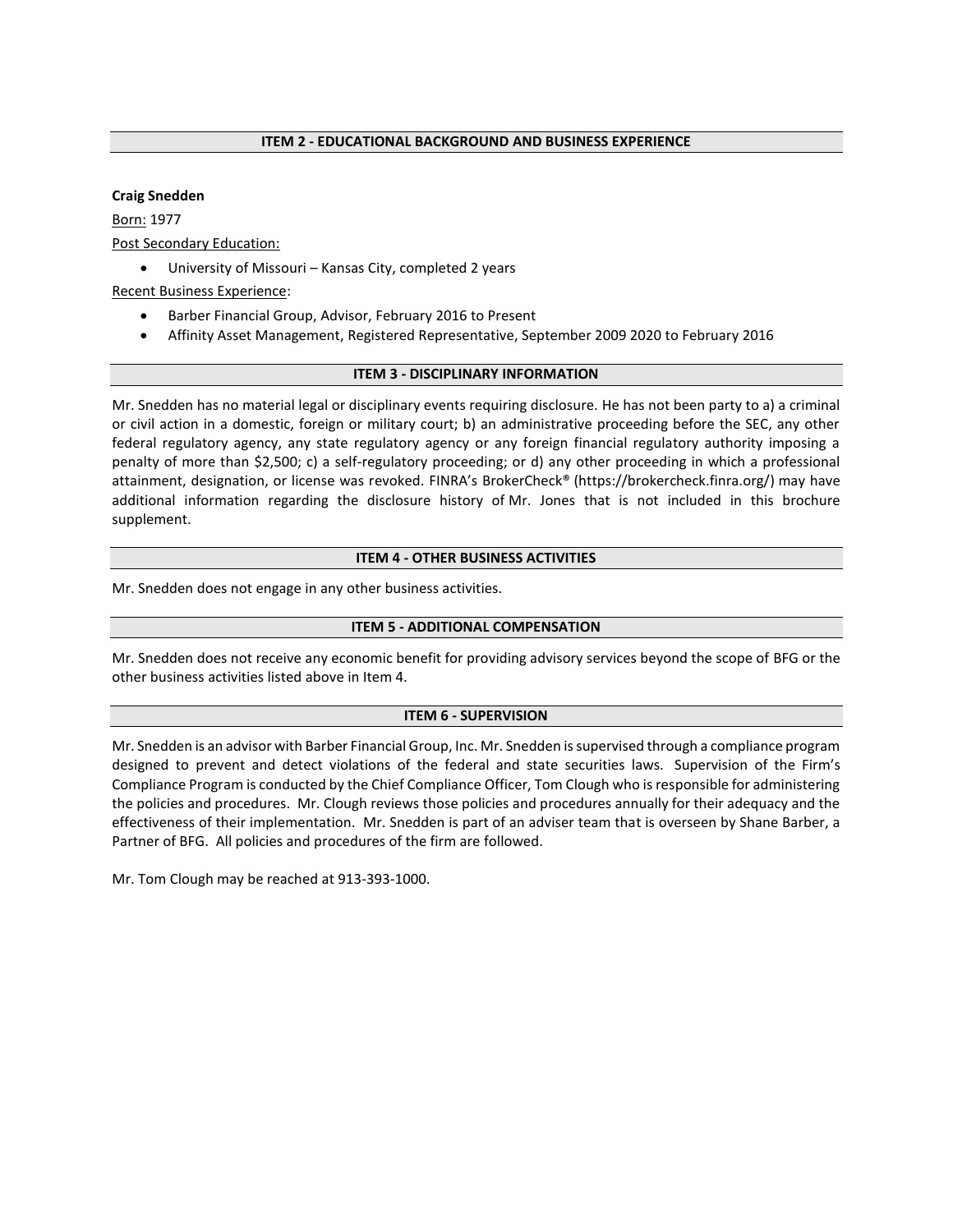# **Jeffrey P. Ernest**

#### **ITEM 2 - EDUCATIONAL BACKGROUND AND BUSINESS EXPERIENCE**

#### **Jeffrey P. Ernest**

Born: 1988

Post Secondary Education:

• University of Nebraska - Lincoln, Bachelor's Degree – Business Administration, Graduated 2010

Recent Business Experience:

- 03/2014 Present: Barber Financial Group, Investment Adviser Representative
- 07/2009 03/2014: LinPepCo , General W/H

#### **ITEM 3 - DISCIPLINARY INFORMATION**

Mr. Ernest has no history of any legal or disciplinary events that deems to be material to a client's consideration of Jeffrey Ernest to act as their investment adviser representative. FINRA's BrokerCheck® may have additional information regarding the disciplinary history of Mr. Wargo that is not included in this brochure supplement. [\(http://brokercheck.finra.org/Support/TermsAndConditions.aspx\)](http://brokercheck.finra.org/Support/TermsAndConditions.aspx)

#### **ITEM 4 - OTHER BUSINESS ACTIVITIES**

Mr. Ernest does not engage in any other business activities.

#### **ITEM 5 - ADDITIONAL COMPENSATION**

Mr. Ernest does not receive any economic benefit for providing advisory services beyond the scope of BFG or the other business activities listed above in Item 4.

#### **ITEM 6 - SUPERVISION**

Mr. Ernest is an Investment Adviser Representative with BFG. Mr. Ernest is supervised through a compliance program designed to prevent and detect violations of the federal and state securities laws. Supervision of the Firm's Compliance Program is conducted by the Chief Compliance Officer, Tom Clough who is responsible for administering the policies and procedures. Mr. Tom Clough reviews those policies and procedures annually for their adequacy and the effectiveness of their implementation. All policies and procedures of the firm are followed.

Mr. Tom Clough may be reached at 913-393-1000.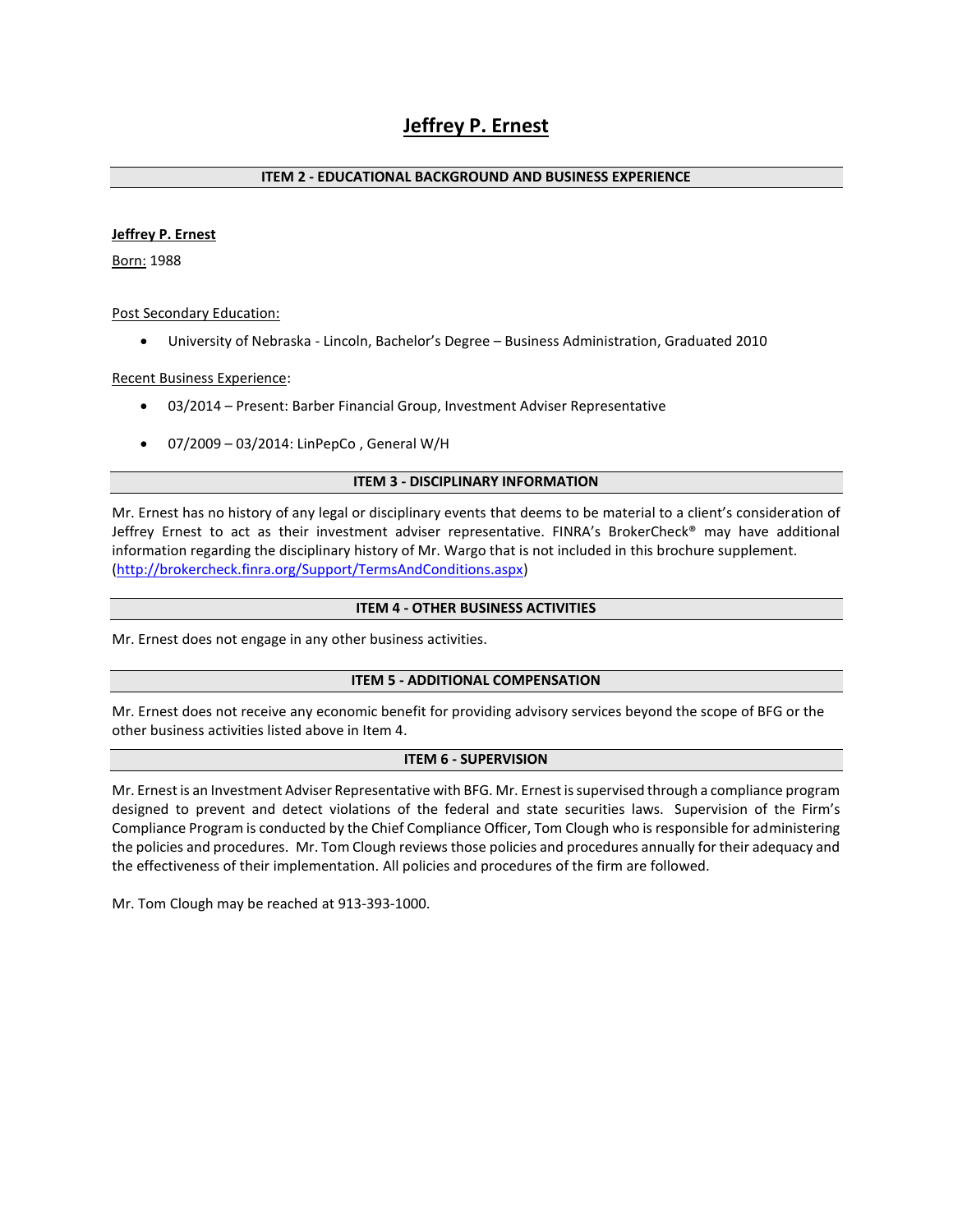#### **William Merek Barber**

Born: 1995

Post-Secondary Education:

• California Baptist University; Bachelor's of Exercise Science, 2018

Recent Business Experience:

- Barber Financial Group, Relationship Manager, May 2019 to Present
- Marketplace Physical Therapy, Physical Therapist, August 2018 to May 2019

#### **ITEM 3 - DISCIPLINARY INFORMATION**

Mr. Barber has no material legal or disciplinary events requiring disclosure. He has not been party to a) a criminal or civil action in a domestic, foreign or military court; b) an administrative proceeding before the SEC, any other federal regulatory agency, any state regulatory agency or any foreign financial regulatory authority imposing a penalty of more than \$2,500; c) a self-regulatory proceeding; or d) any other proceeding in which a professional attainment, designation, or license was revoked. FINRA's BrokerCheck® [\(https://brokercheck.finra.org/\)](https://brokercheck.finra.org/) may have additional information regarding the disclosure history of Mr. Dean Barber that is not included in this brochure supplement.

# **ITEM 4 - OTHER BUSINESS ACTIVITIES**

Mr. Barber is not engaged in any other business activities.

#### **ITEM 5 - ADDITIONAL COMPENSATION**

Mr. Barber does not receive any economic benefit for providing advisory services beyond the scope of BFG or activities listed in Item 4.

#### **ITEM 6 - SUPERVISION**

Mr. Barber is an investment Adviser Representative with Barber Financial Group, Inc. Mr. Barber is supervised through a compliance program designed to prevent and detect violations of the federal and state securities laws. Supervision of the Firm's Compliance Program is conducted by the Chief Compliance Officer, Tom Clough who is responsible for administering the policies and procedures. Mr. Clough reviews those policies and procedures annually for their adequacy and the effectiveness of their implementation. All policies and procedures of the firm are followed. Mr. Clough may be reached at 913-393-1000.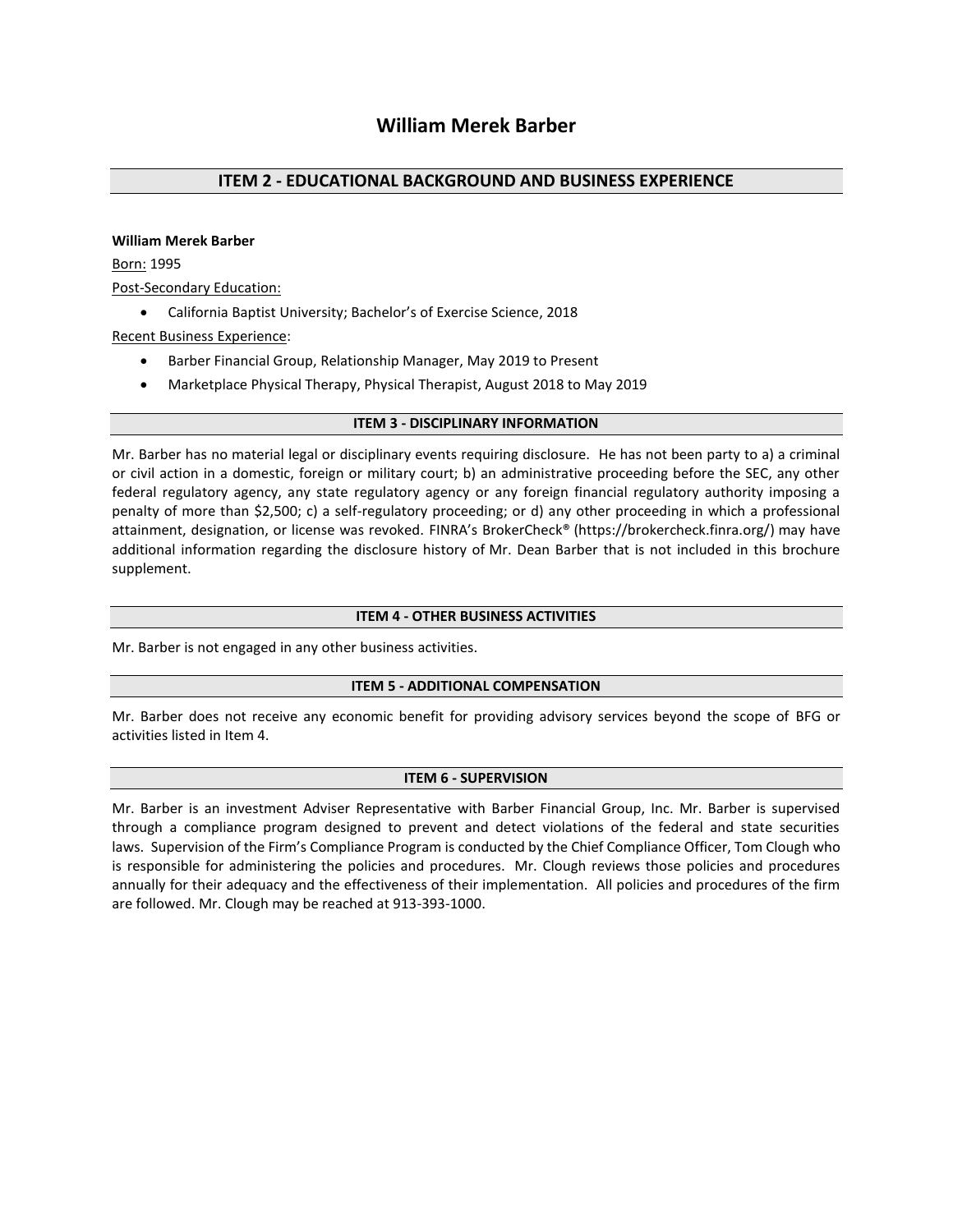

# **Risdan "Bud" D. Kasper, CFP, AIF Charles "Matt" M. Kasper, CFP, AIF**

211A NW Executive Way Lees Summit, MO 64063

816-554-3736 phone 816-554-3876 fax

[mattk@barberfinancialgroup.com](mailto:mattk@barberfinancialgroup.com) [bud@barberfinancialgroup.com](mailto:bud@barberfinancialgroup.com)

[www.barberfinancialgroup.com](http://www.barberfinancialgroup.com/)

September 9, 2019

The Brochure Supplement provides information about Charles M. Kasper (#4998636) and Risdan D. Kasper (#1233904) that supplements the Barber Financial Group, Inc. Brochure. You should have received a copy of the Brochure. Please contact Tom Clough at 913-393-1000 if you did not receive Barber Financial Group's Brochure or if you have any questions about the contents of this supplement.

Additional information about Charles M. Kasper and Risdan D. Kasper is available on the SEC's website at [www.adviserinfo.sec.gov.](http://www.adviserinfo.sec.gov/) You can search this site by a unique identifying number, known as the CRD number listed above.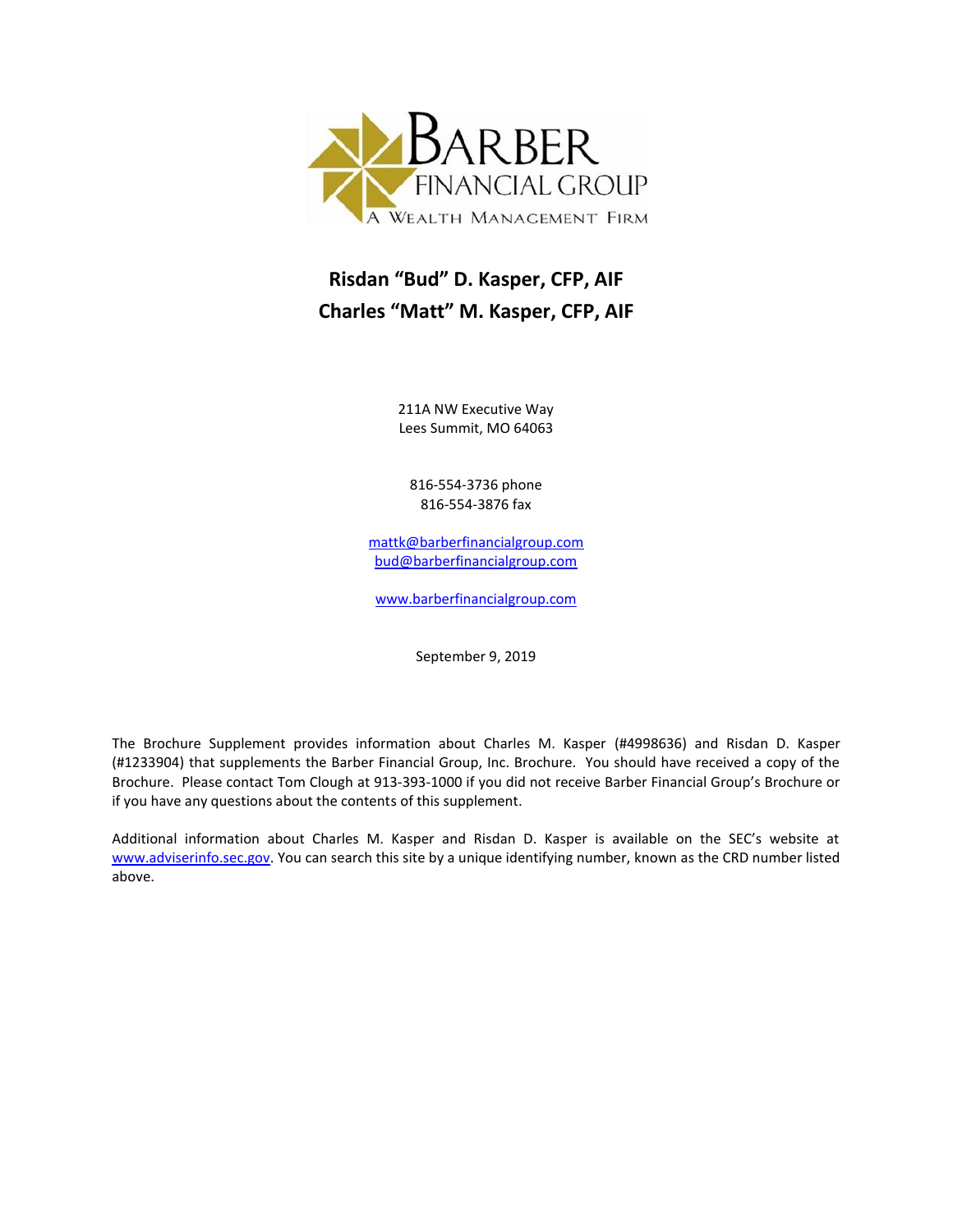#### **Risdan "Bud" D. Kasper CFP®, AIF®**

#### Born: 1949

#### Post Secondary Education:

- Central Missouri State University, BS Communications Graduation: 1972
- Successfully completed the securities licenses: Series 7 and 63
- Certified Financial Planner® ("CFP**®** ")
- Accredited Investment Fiduciary® ("AIF®")
- Insurance Licenses in Life

#### Recent Business Experience:

- Barber Financial Group, *Investment Advisor* August 2016 to present
- National Planning Corporation, *Registered Representative, Investment Adviser Representative* May 2008 to August 2016

#### \**Minimum Qualifications for the Certified Financial Planner® (CFP® ) Designation*

Accredited by the National Commission for Certifying Agencies, this designation is issued by the Certified Financial Planner Board of Standards, Inc. (CFPBS) and is granted to individuals who meet the following prerequisites: (1) meet the education requirement, (2) possess a bachelor's degree from an accredited college or university, (3) pass the CFP® Certification Examination, (4) have at least three years of full-time work experience in personal financial planning, and (5) pass the CFPBS Fitness Standards for Candidates and Registrants and Background Check. The education requirement can be met by completing a CFPBS registered education program or by applying for challenge status based on certain degrees or credentials. Once the initial CFP® designation is issued, the CFP® holder is required to complete 30 hours of continuing education every two years and must meet other standards administered by the CFPBS.

#### *\* Minimum Qualifications for the Accredited Investment Fiduciary*® *(AIF*® *) Designation*

The AIF Designation certifies that the recipient has specialized knowledge of fiduciary standards of care and their application to the investment management process. To receive the AIF Designation, the individual must meet prerequisite criteria based on a combination of education, relevant industry experience, and/or ongoing professional development, complete a training program, successfully pass a comprehensive, closed-book final examination under the supervision of a proctor and agree to abide by the Code of Ethics and Conduct Standards. In order to maintain the AIF Designation, the individual must annually attest to the Code of Ethics and Conduct Standards, and accrue and report a minimum of six hours of continuing education. The Designation is administered by the Center for Fiduciary Studies, the standards-setting body of fi360 Professional Certifications.

#### **ITEM 3 - DISCIPLINARY INFORMATION**

Mr. Risdan Kasper has no material legal or disciplinary events requiring disclosure. He has not been party to a) a criminal or civil action in a domestic, foreign or military court; b) an administrative proceeding before the SEC, any other federal regulatory agency, any state regulatory agency or any foreign financial regulatory authority imposing a penalty of more than \$2,500; c) a self-regulatory proceeding; or d) any other proceeding in which a professional attainment, designation, or license was revoked. FINRA's BrokerCheck® [\(https://brokercheck.finra.org/\)](https://brokercheck.finra.org/) may have additional information regarding the disclosure history of Mr. Risdan Kasper that is not included in this brochure supplement.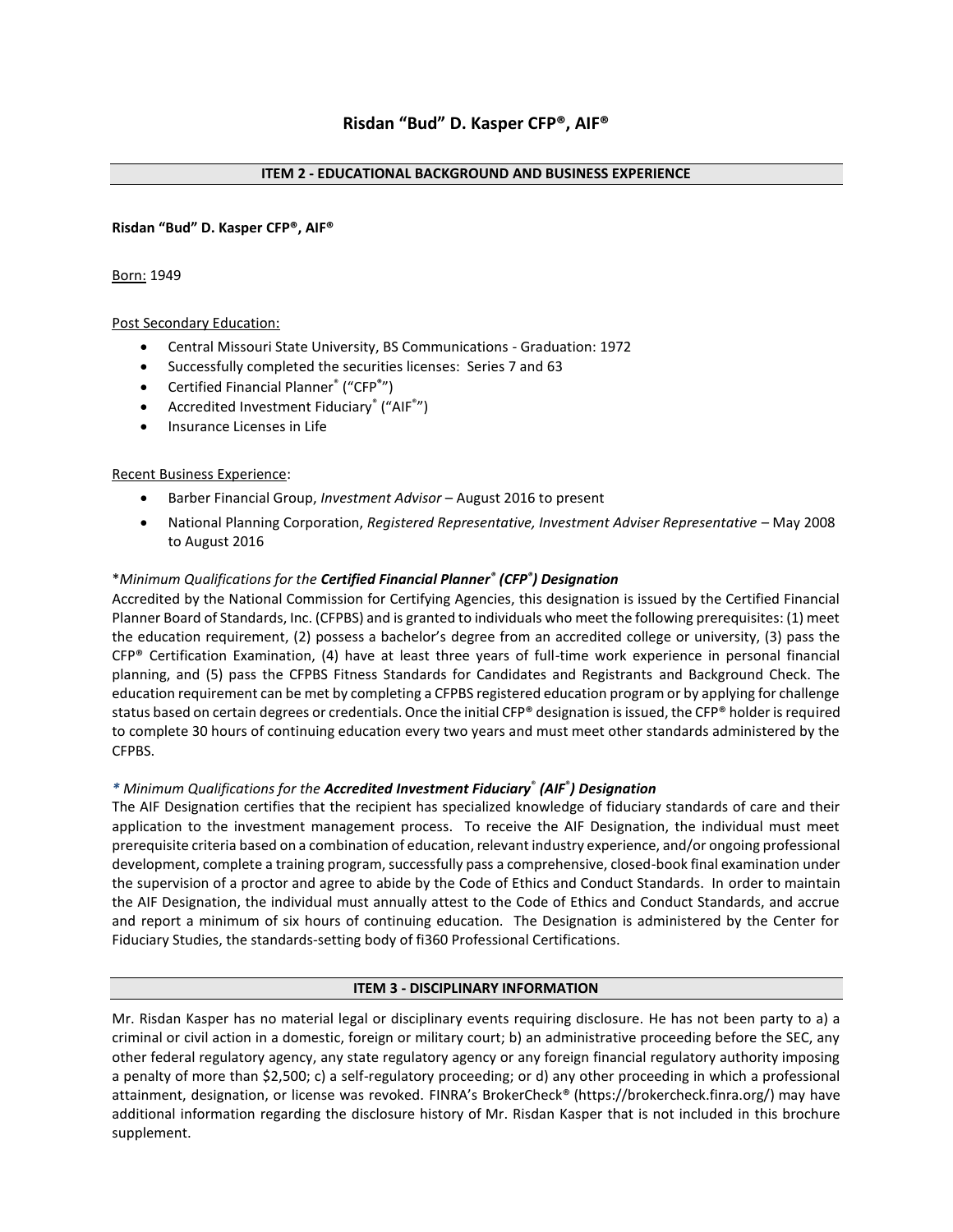#### **ITEM 4 - OTHER BUSINESS ACTIVITIES**

Mr. Risdan Kasper holds an insurance license to sell limited insurance products. It is anticipated that a small portion, less than (10%) of his time, will be spent providing these insurance products. He may receive compensation from selling insurance products and therefore receive economic benefit for this activity. This activity may create a conflict of interest with clients. Clients have the right to decide whether to act on the recommendation and the right to purchase any insurance products through the insurance agent of their choice. The Firm and its Investment Adviser Representative will always act in the best interest of the client.

#### **ITEM 5 - ADDITIONAL COMPENSATION**

Mr. Risdan Kasper does not receive any economic benefit for providing advisory services beyond the scope of BFG or the other business activities listed above in Item 4.

#### **ITEM 6 - SUPERVISION**

Mr. Risdan Kasper is an investment adviser representative with Barber Financial Group, Inc. Mr. Risdan Kasper is supervised through a compliance program designed to prevent and detect violations of the federal and state securities laws. Supervision of the Firm's Compliance Program is conducted by the Chief Compliance Officer, Tom Clough, who is responsible for administering the policies and procedures. Mr. Clough reviews those policies and procedures annually for their adequacy and the effectiveness of their implementation. All policies and procedures of the firm are followed.

Mr. Clough may be reached at 913-393-1000.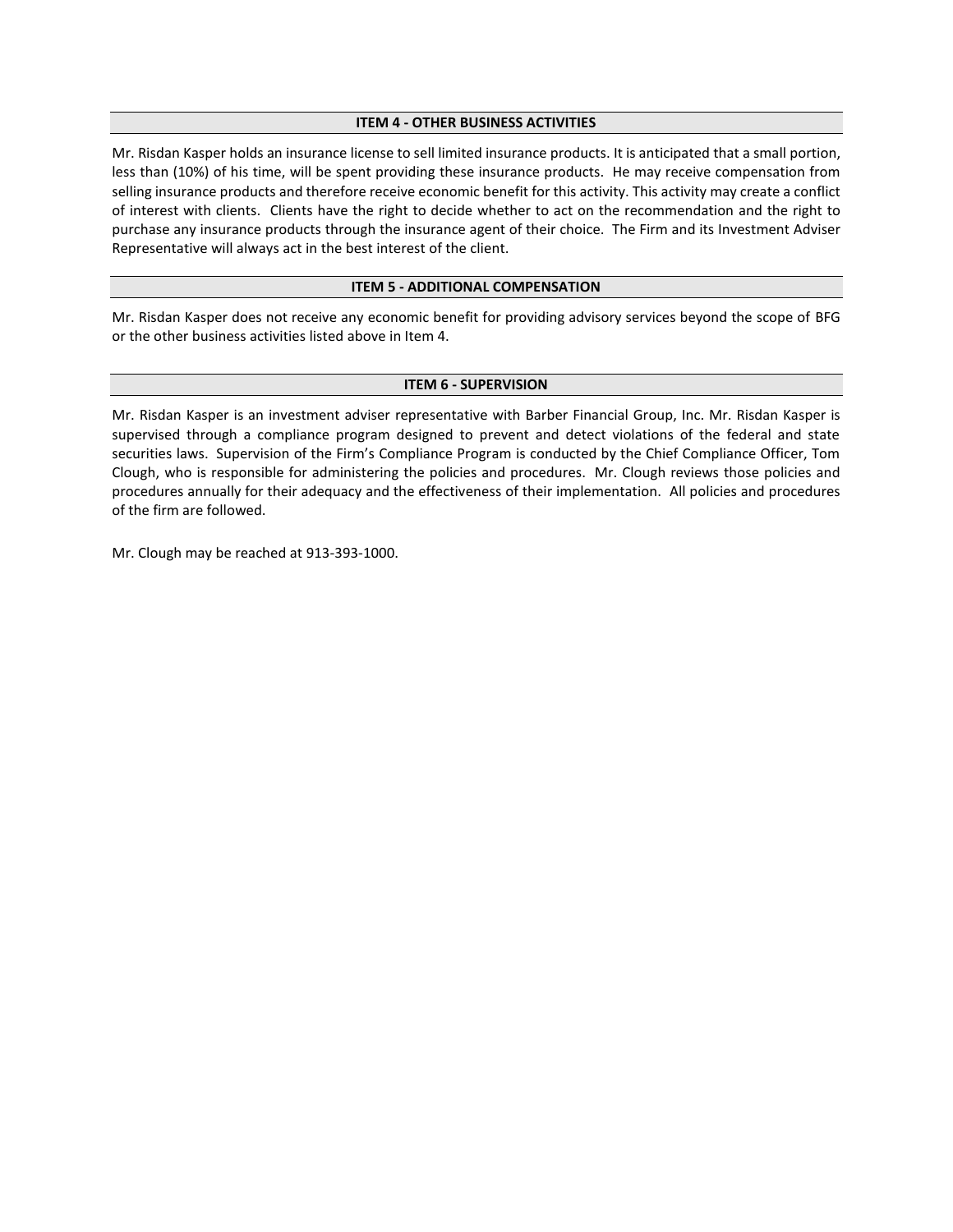#### **Charles M. Kasper CFP®, AIF®**

#### Born: 1982

# Post Secondary Education:

- Missouri State University, BS, Graduation 2005
- Successfully completed the securities licenses: Series 7, 66
- Certified Financial Planner® ("CFP®")
- Accredited Investment Fiduciary® ("AIF®")

#### Recent Business Experience:

- Barber Financial Group, *Investment Advisor* August 2016 to present
- Mutual Securities, Inc., *Registered Representative*  August 2016 to present
- National Planning Corporation, *Registered Representative, Investment Adviser Representative* May 2008 to August 2016

# \**Minimum Qualifications for the Certified Financial Planner® (CFP® ) Designation*

Accredited by the National Commission for Certifying Agencies, this designation is issued by the Certified Financial Planner Board of Standards, Inc. (CFPBS) and is granted to individuals who meet the following prerequisites: (1) meet the education requirement, (2) possess a bachelor's degree from an accredited college or university, (3) pass the CFP® Certification Examination, (4) have at least three years of full-time work experience in personal financial planning, and (5) pass the CFPBS Fitness Standards for Candidates and Registrants and Background Check. The education requirement can be met by completing a CFPBS registered education program or by applying for challenge status based on certain degrees or credentials. Once the initial CFP® designation is issued, the CFP® holder is required to complete 30 hours of continuing education every two years and must meet other standards administered by the CFPBS.

#### *\* Minimum Qualifications for the Accredited Investment Fiduciary*® *(AIF*® *) Designation*

The AIF Designation certifies that the recipient has specialized knowledge of fiduciary standards of care and their application to the investment management process. To receive the AIF Designation, the individual must meet prerequisite criteria based on a combination of education, relevant industry experience, and/or ongoing professional development, complete a training program, successfully pass a comprehensive, closed-book final examination under the supervision of a proctor and agree to abide by the Code of Ethics and Conduct Standards. In order to maintain the AIF Designation, the individual must annually attest to the Code of Ethics and Conduct Standards, and accrue and report a minimum of six hours of continuing education. The Designation is administered by the Center for Fiduciary Studies, the standards-setting body of fi360 Professional Certifications.

#### **ITEM 3 - DISCIPLINARY INFORMATION**

Mr. Charles Kasper has no material legal or disciplinary events requiring disclosure. He has not been party to a) a criminal or civil action in a domestic, foreign or military court; b) an administrative proceeding before the SEC, any other federal regulatory agency, any state regulatory agency or any foreign financial regulatory authority imposing a penalty of more than \$2,500; c) a self-regulatory proceeding; or d) any other proceeding in which a professional attainment, designation, or license was revoked. FINRA's BrokerCheck® [\(https://brokercheck.finra.org/\)](https://brokercheck.finra.org/) may have additional information regarding the disclosure history of Mr. Charles Kasper that is not included in this brochure supplement.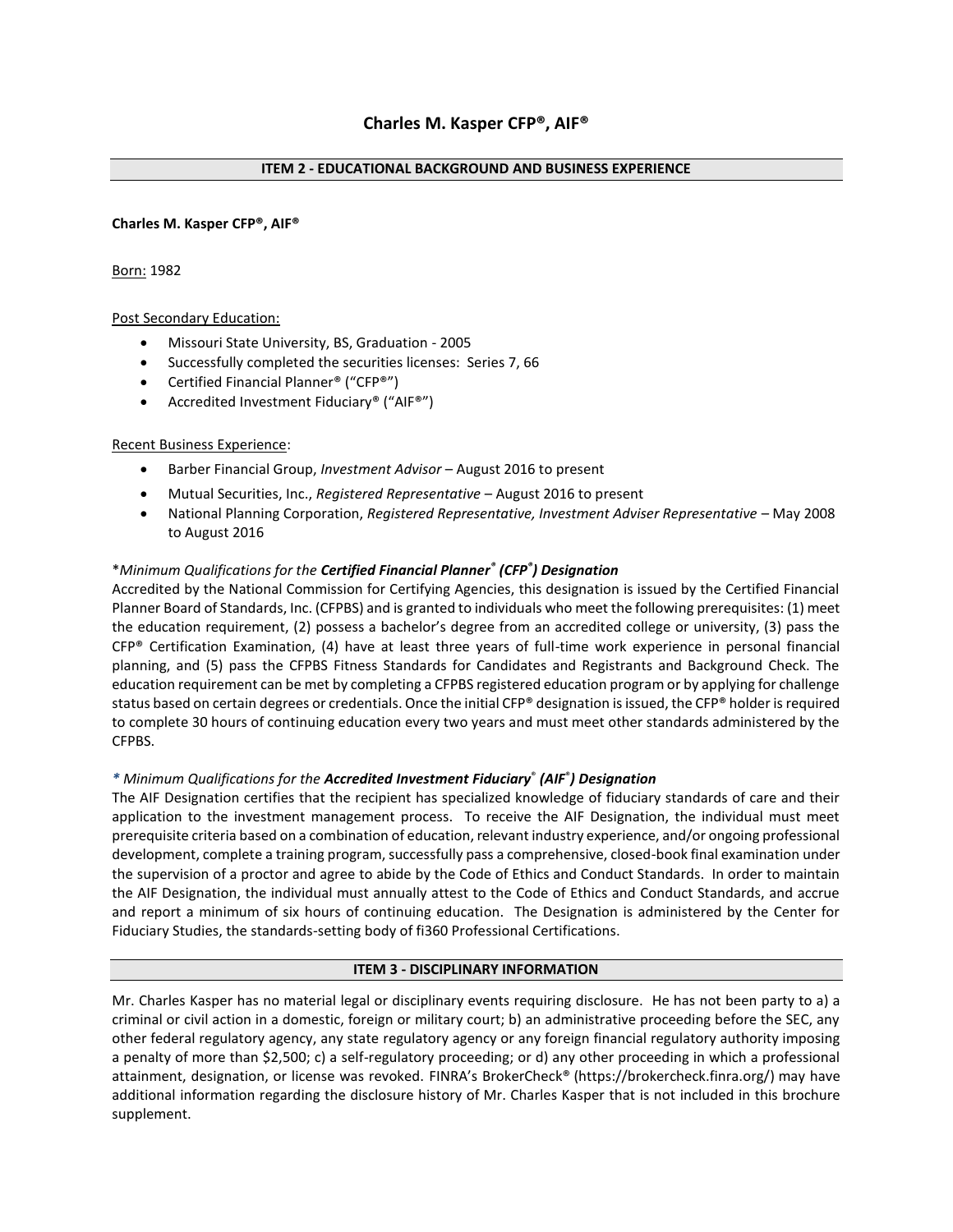#### **ITEM 4 - OTHER BUSINESS ACTIVITIES**

Mr. Charles Kasper is a registered representative and investment adviser representative of Mutual Securities, Inc. ("Mutual Securities"), a securities broker/dealer, and a member of the Financial Industry Regulatory Authority, Inc. ("FINRA") and an investment adviser registered with the Securities and Exchange Commission ("SEC")."

As a broker-dealer, Mutual Securities engages in a broad range of activities normally associated with securities brokerage firms. Pursuant to the investment advice given by Mr. Charles Kasper investments in securities may be recommended for you. If Mutual Securities is selected as the broker-dealer, it may affect transactions in securities for you, a client of BFG and Mr. Charles Kasper. By serving as the broker-dealer, Mutual Securities and Mr. Charles Kasper may receive commissions for executing securities transactions. When Mr. Charles Kasper receives commissions in connection with the advice given to advisory clients, BFG may reduce a portion of its fees by the amount of the commissions earned by Mr. Charles Kasper.

You are advised that if Mutual Securities is selected as the broker-dealer, the transaction charges may be higher or lower than the charges you may pay if the transactions were executed at other broker-dealers. You should note, however, that you are under no obligation to purchase securities through Mr. Charles Kasper, BFG or Mutual Securities.

Mr. Charles Kasper may provide advice regarding investment company securities. You should be aware that, in addition to the advisory fees paid by you, each investment company also pays its own separate investment advisory fees and other expenses. In addition, you should be aware that mutual funds may be purchased separately independent of the investment management services of BFG.

Mr. Charles Kasper may in his capacity as registered representatives of Mutual Securities, or as agents appointed with various life, disability or other insurance companies, receive commissions, 12(b) -1 fees, trails, or other compensation from the respective product sponsors and/or as a result of effecting securities transactions for you. As previously noted, when commissions or fees are received by Mr. Charles Kasper in connection with the advice given to you, he may, but is not obligated to, reduce its fee proportionate to the amount of the commission or fee earned by him. However, you should note that you are under no obligation to purchase any investment products through Mr. Charles Kasper.

#### **ITEM 5 - ADDITIONAL COMPENSATION**

Mr. Charles Kasper does not receive any economic benefit for providing advisory services beyond the scope of BFG or the other business activities listed above in Item 4.

#### **ITEM 6 - SUPERVISION**

Mr. Charles Kasper is an adviser with Barber Financial Group, Inc. Mr. Charles Kasper is supervised through a compliance program designed to prevent and detect violations of the federal and state securities laws. Supervision of the Firm's Compliance Program is conducted by the Chief Compliance Officer, Tom Clough, who is responsible for administering the policies and procedures. Mr. Clough reviews those policies and procedures annually for their adequacy and the effectiveness of their implementation. Mr. Charles Kasper is part of an adviser team that is overseen by Risdan Kasper, a Partner of BFG. All policies and procedures of the firm are followed.

Mr. Risdan Kasper can be reached at 816-554-3736 and Mr. Clough may be reached at 913-393-1000**.**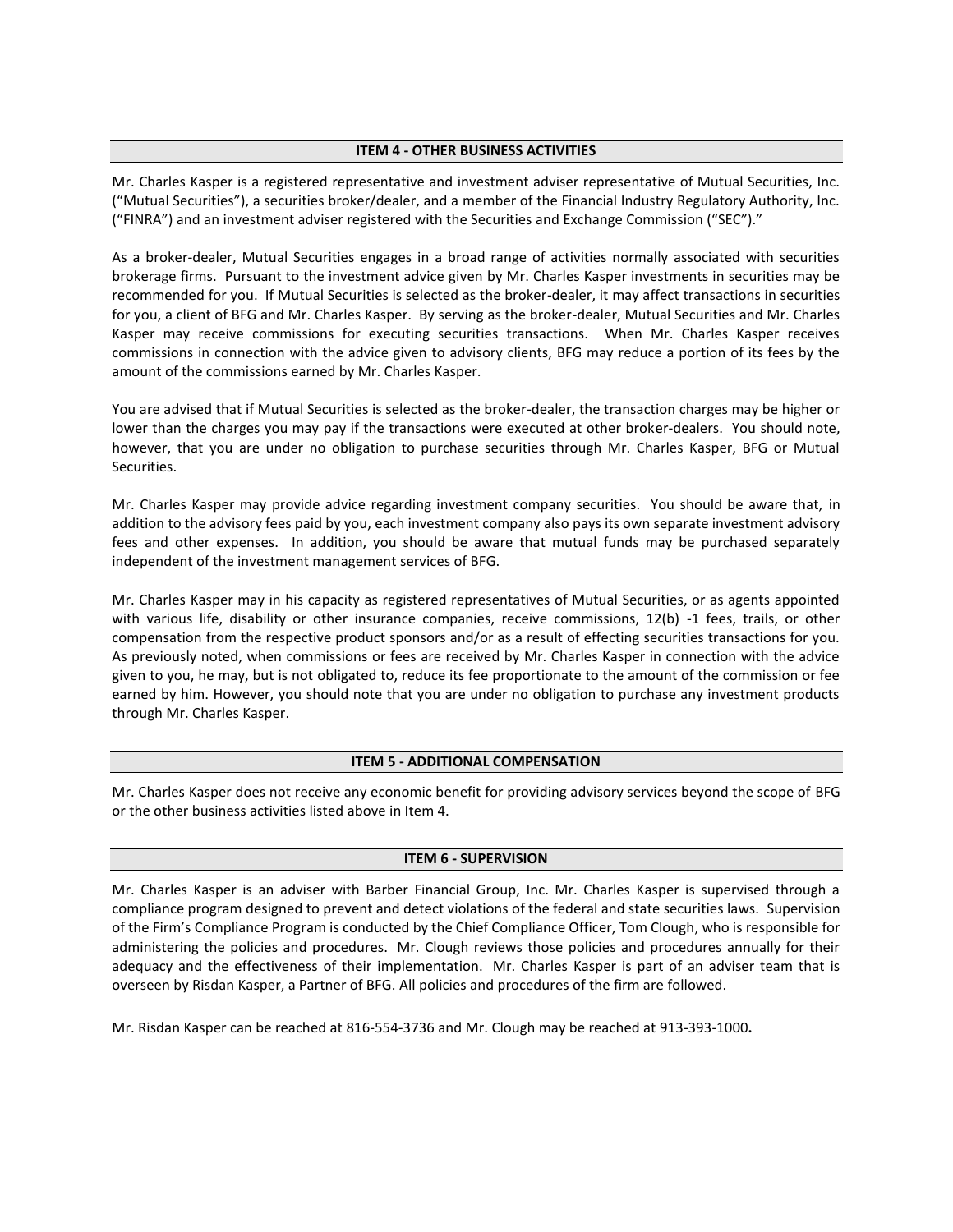

**Kenneth Osiwala**

**Kyle Akers**

**Pete Wargo**

990 E South Blvd, Suite 100, Troy, MI 48085

30200 Telegraph, Suite 210, Bingham Farms, MI 48025

248-828-8000 phone

[ken@ofgwealth.com](mailto:ken@ofgwealth.com) [kyle@ofgwealth.com](mailto:kyle@ofgwealth.com) [pete@ofgwealth.com](mailto:pete@ofgwealth.com)

[www.barberfinancialgroup.com](http://www.barberfinancialgroup.com/)

September 9, 2019

The Brochure Supplement provides information about Kenneth Osiwala (CRD# 2233338), Kyle Akers (CRD# 5521788) and Pete Wargo (CRD# 6208776) that supplements the Barber Financial Group, Inc. Brochure. You should have received a copy of the Brochure. Please contact Tom Clough at 913-393-1000 if you did not receive Barber Financial Group's Brochure or if you have any questions about the contents of this supplement.

Additional information about Ken Osiwala, Kyle Akers and Pete Wargo is available on the SEC's website at [www.adviserinfo.sec.gov.](http://www.adviserinfo.sec.gov/) You can search this site by a unique identifying number, known as the CRD number listed above.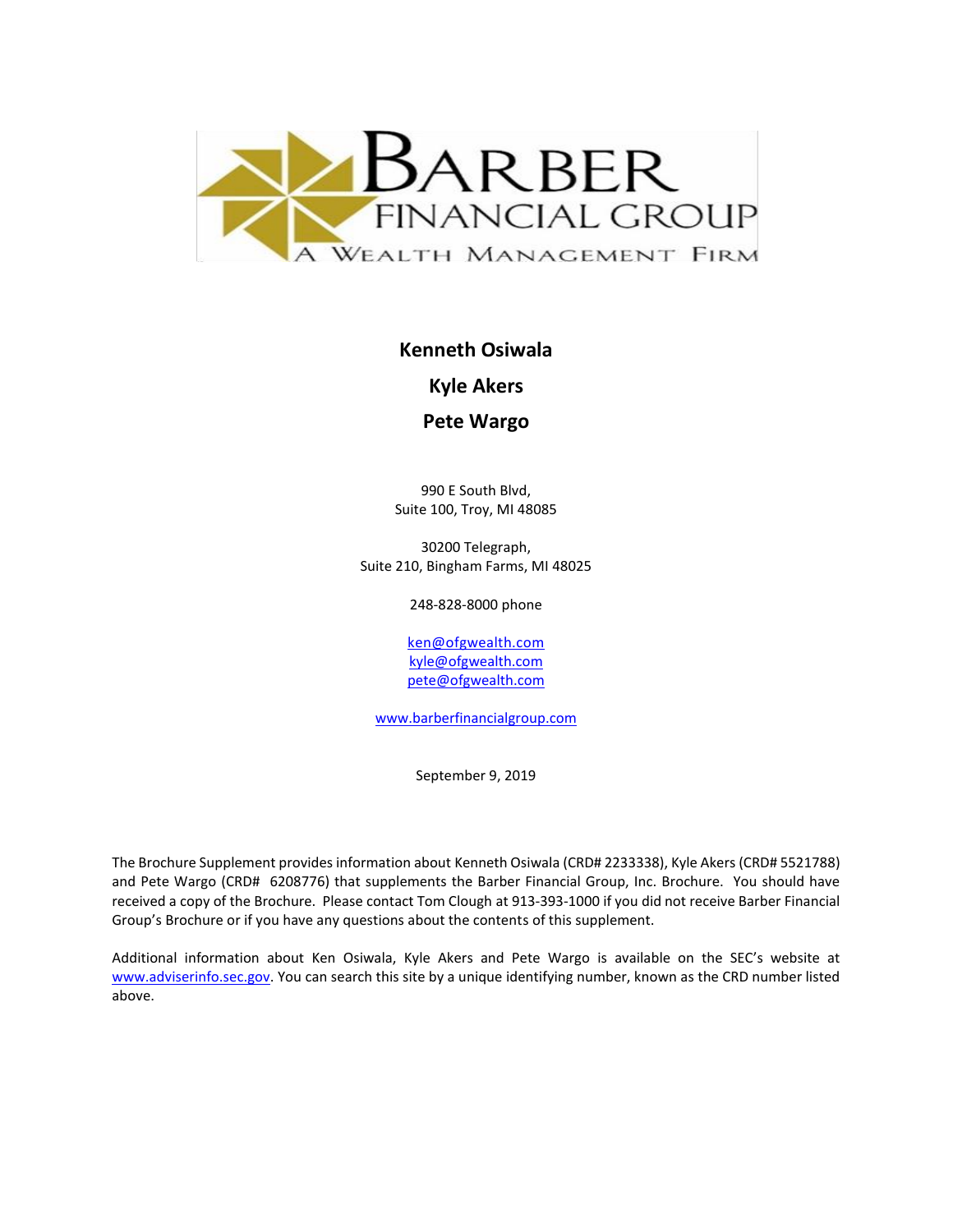#### **Kenneth Osiwala**

Born: 1965

Post Secondary Education:

- Oral Roberts University, Bachelor of Science, Accounting, 1987
- Successfully completed the securities licenses: Series 6, 7, 22, 26, 63 and 65
- Accredited Investment Fiduciary® (AIF®)<sup>1</sup>
- Insurance Licenses in Life, Health, Disability and Variable Annuity

#### Recent Business Experience:

- 06/2017 Present: Barber Financial Group, Investment Adviser Representative
- 02/2014 Present: Osiwala Properties, LLC, Managing Member
- 05/2007 6/2017: National Planning Corporation, Registered Representative
- 05/2007 Present: Osiwala Financial Group, LLC, Investment Adviser Representative
- 12/1993 Present: Osiwala & Associates Strategic Investment Services, Investment Adviser Representative
- 06/2017 Present: Mutual Securities, LLC Registered Representative

 $1$ The AIF Designation certifies that the recipient has specialized knowledge of fiduciary standards of care and their application to the investment management process. To receive the AIF Designation, the individual must meet prerequisite criteria based on a combination of education, relevant industry experience, and/or ongoing professional development, complete a training program, successfully pass a comprehensive, closed-book final examination under the supervision of a proctor and agree to abide by the Code of Ethics and Conduct Standards. In order to maintain the AIF Designation, the individual must annually attest to the Code of Ethics and Conduct Standards, and accrue and report a minimum of six hours of continuing education. The Designation is administered by the Center for Fiduciary Studies, the standards-setting body of fi360.

#### **ITEM 3 - DISCIPLINARY INFORMATION**

Mr. Osiwala has no history of any legal or disciplinary events that deems to be material to a client's consideration of Ken Osiwala to act as their investment adviser representative. FINRA's BrokerCheck® may have additional information regarding the disciplinary history of Mr. Osiwala that is not included in this brochure supplement. [\(http://brokercheck.finra.org/\)](http://brokercheck.finra.org/)

#### **ITEM 4 - OTHER BUSINESS ACTIVITIES**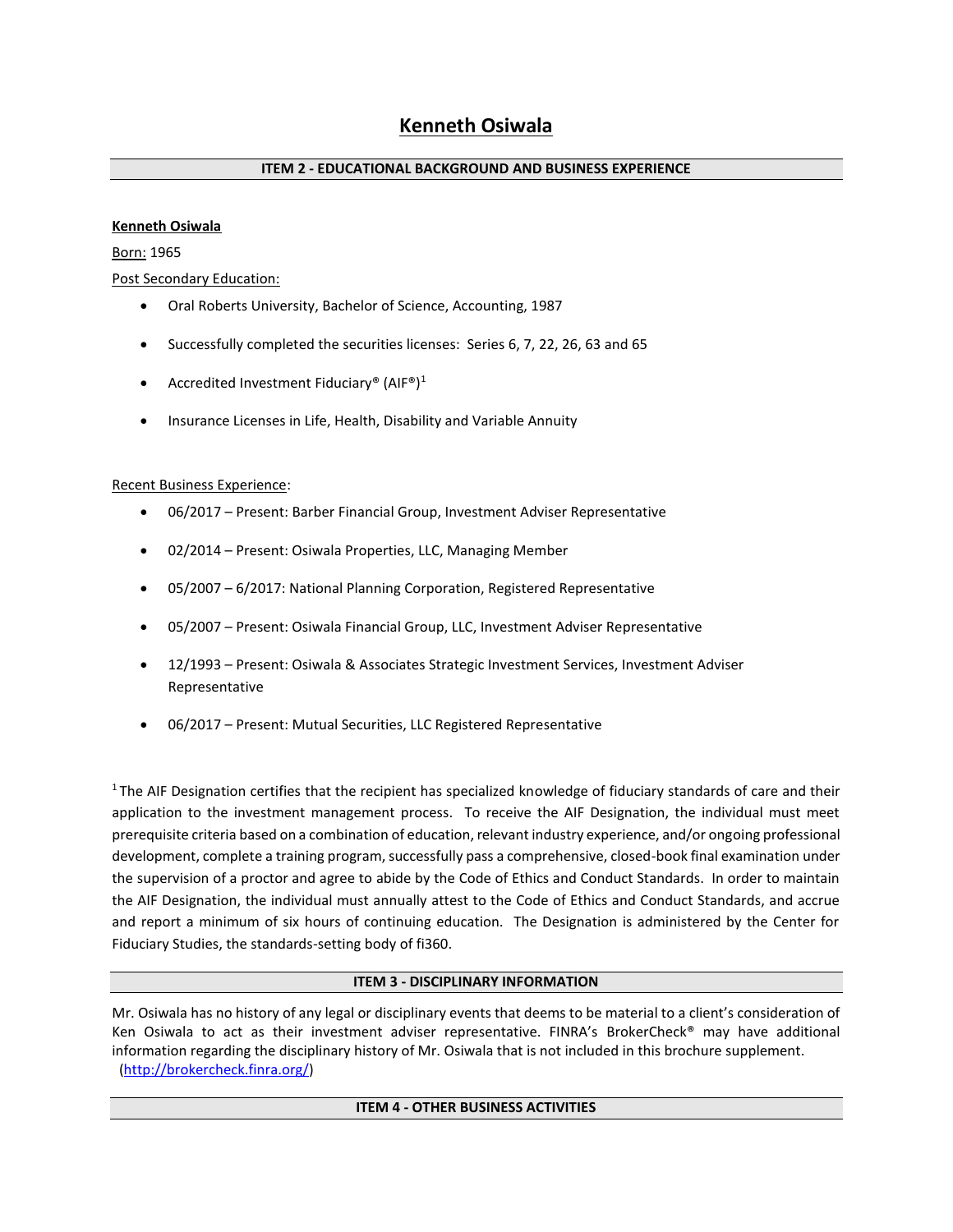Mr. Osiwala holds an insurance license to sell limited insurance products. It is anticipated that a small portion, less than 5% of his time, will be spent providing these insurance products. He may receive compensation from selling insurance products and therefore receive economic benefit for this activity. This activity may create a conflict of interest with clients. Clients have the right to decide whether to act on the recommendation and the right to purchase any insurance products through the insurance agent of their choice. The Firm and its Investment Adviser Representative will always act in the best interest of the client.

Mr. Osiwala is a registered representative of Mutual Securities, Inc. ("Mutual Securities"), a securities broker/dealer, and a member of the Financial Industry Regulatory Authority, Inc. ("FINRA") and an investment adviser registered with the Securities and Exchange Commission ("SEC")." As a broker-dealer, Mutual Securities engages in a broad range of activities normally associated with securities brokerage firms. Pursuant to the investment advice given by Mr. Osiwala investments in securities may be recommended for you. If Mutual Securities is selected as the brokerdealer, it may affect transactions in securities for you, a client of BFG and Mr. Osiwala. By serving as the brokerdealer, Mutual Securities and Mr. Osiwala may receive commissions for executing securities transactions. When Mr. Osiwala receives commissions in connection with the advice given to advisory clients, BFG and Osiwala may reduce a portion of its fees by the amount of the commissions earned by Mr. Osiwala.

You are advised that if Mutual Securities is selected as the broker-dealer, the transaction charges may be higher or lower than the charges you may pay if the transactions were executed at other broker-dealers. You should note, however, that you are under no obligation to purchase securities through Mr. Osiwala, BFG or Mutual Securities.

Mr. Osiwala may provide advice regarding investment company securities. You should be aware that, in addition to the advisory fees paid by you, each investment company also pays its own separate investment advisory fees and other expenses. In addition, you should be aware that mutual funds may be purchased separately independent of the investment management services of BFG and Osiwala.

Mr. Osiwala may, in his capacity as a registered representative of Mutual Securities, or as an agent appointed with various life, disability or other insurance companies, receive commissions, 12(b) -1 fees, trails, or other compensation from the respective product sponsors and/or as a result of effecting securities transactions for you. As previously noted, when commissions or fees are received by Mr. Osiwala in connection with the advice given to you, he may, but is not obligated to, reduce its fee proportionate to the amount of the commission or fee earned by him. However, you should note that you are under no obligation to purchase any investment products through Mr. Osiwala.

Mr. Osiwala is Managing Member of Osiwala & Associates Strategic Investment Services, Inc., a registered investment adviser. Mr. Osiwala may receive compensation in his role as Managing Member. This creates a conflict of interest. To manage the potential conflict, Mr. Osiwala always puts the interest of the client first.

Kenneth L. Osiwala owns Osiwala Properties, LLC. This entity owns commercial real estate. This activity should not create a conflict of interest with clients and represent less than 10% of his time and income and is presumed not to be substantial.

Once a week for one hour, Mr. Osiwala appears as a Co-Host on America's Wealth Management Radio Show on WJR Radio. The radio show is designed to educate radio listeners on financial and retirement topics. The show airs in approximately 5 markets. Mr. Osiwala is not compensated for hosting the radio show but may receive inquiries about BFG's services as a result of the radio show.

#### **ITEM 5 - ADDITIONAL COMPENSATION**

Mr. Kenneth Osiwala does not receive any economic benefit for providing advisory services beyond the scope of BFG or the other business activities listed above in Item 4.

#### **ITEM 6 - SUPERVISION**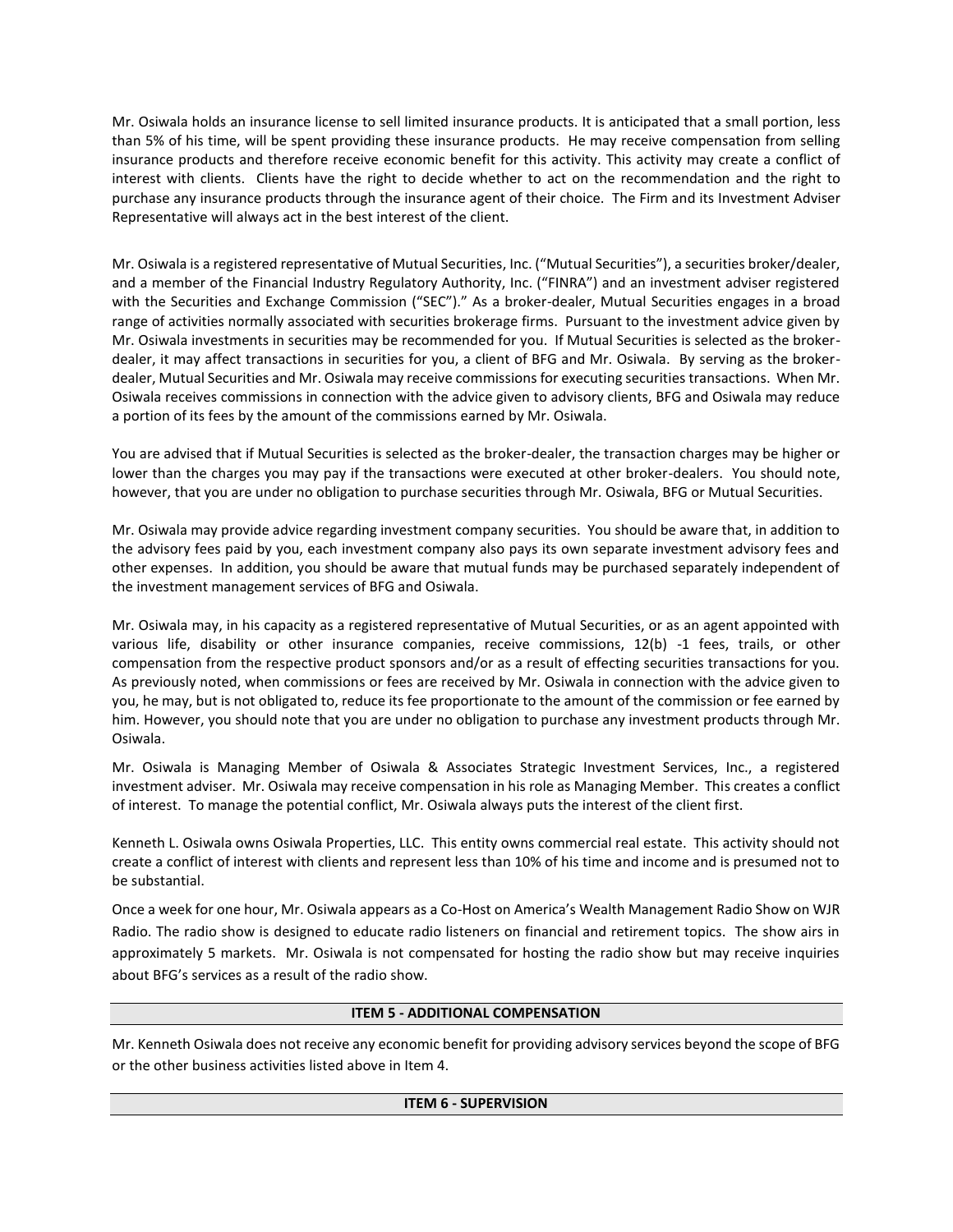Mr. Osiwala is an Investment Adviser Representative of BFG. Mr. Osiwala is supervised through a compliance program designed to prevent and detect violations of the federal and state securities laws. Supervision of the Firm's Compliance Program is conducted by the Chief Compliance Officer, Tom Clough who is responsible for administering the policies and procedures. Mr. Tom Clough reviews those policies and procedures annually for their adequacy and the effectiveness of their implementation. All policies and procedures of the firm are followed. Mr. Tom Clough may be reached at 913-393-1000.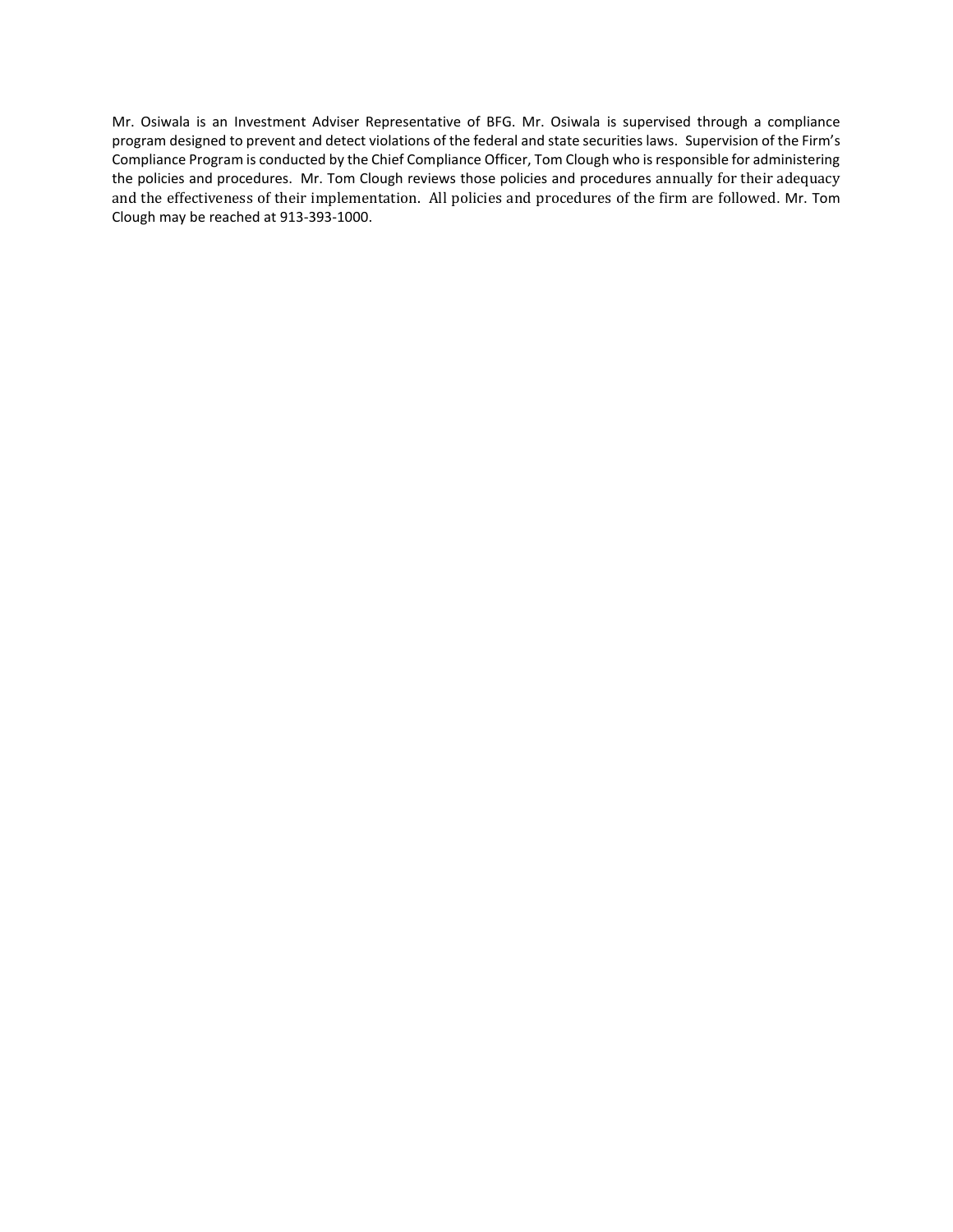# **Kyle Akers**

# **ITEM 2 - EDUCATIONAL BACKGROUND AND BUSINESS EXPERIENCE**

#### **Kyle Akers**

Born: 1987

Post Secondary Education:

- Cornerstone University, Bachelor of Science, 2008
- Successfully completed the securities licenses: Series 7, 9, 10, 63 and 65
- Insurance Licenses in Life, Health and Variable Annuity

#### Recent Business Experience:

- 06/2017 Present: Barber Financial Group, Investment Adviser Representative
- 03/2016 Present: Osiwala & Associates Strategic Investment Services, Investment Adviser Representative
- 06/2017 Present: Mutual Securities, LLC Registered Representative
- 02/2015 06/2017: National Planning Corporation, Registered Representative
- 12/2014 4/2015: TGF Advisors, Investment Adviser
- 8/2013 10/2014: Larson Financial Group, Investment Advisor
- 7/2009 8/2013: Scottrade, Client Relations Supervisor

#### **ITEM 3 - DISCIPLINARY INFORMATION**

Mr. Akers has no history of any legal or disciplinary events that deems to be material to a client's consideration of Kyle Akers to act as their investment adviser representative. FINRA's BrokerCheck® may have additional information regarding the disciplinary history of Mr. Akers that is not included in this brochure supplement. [\(http://brokercheck.finra.org/Support/TermsAndConditions.aspx\)](http://brokercheck.finra.org/Support/TermsAndConditions.aspx)

#### **ITEM 4 - OTHER BUSINESS ACTIVITIES**

Mr. Akers holds an insurance license to sell limited insurance products. It is anticipated that a small portion, less than 5% of his time, will be spent providing these insurance products. He may receive compensation from selling insurance products and therefore receive economic benefit for this activity. This activity may create a conflict of interest with clients. Clients have the right to decide whether to act on the recommendation and the right to purchase any insurance products through the insurance agent of their choice. The Firm and its Investment Adviser Representative will always act in the best interest of the client.

Mr. Akers is a registered representative of Mutual Securities, Inc. ("Mutual Securities"), a securities broker/dealer, and a member of the Financial Industry Regulatory Authority, Inc. ("FINRA") and an investment adviser registered with the Securities and Exchange Commission ("SEC")."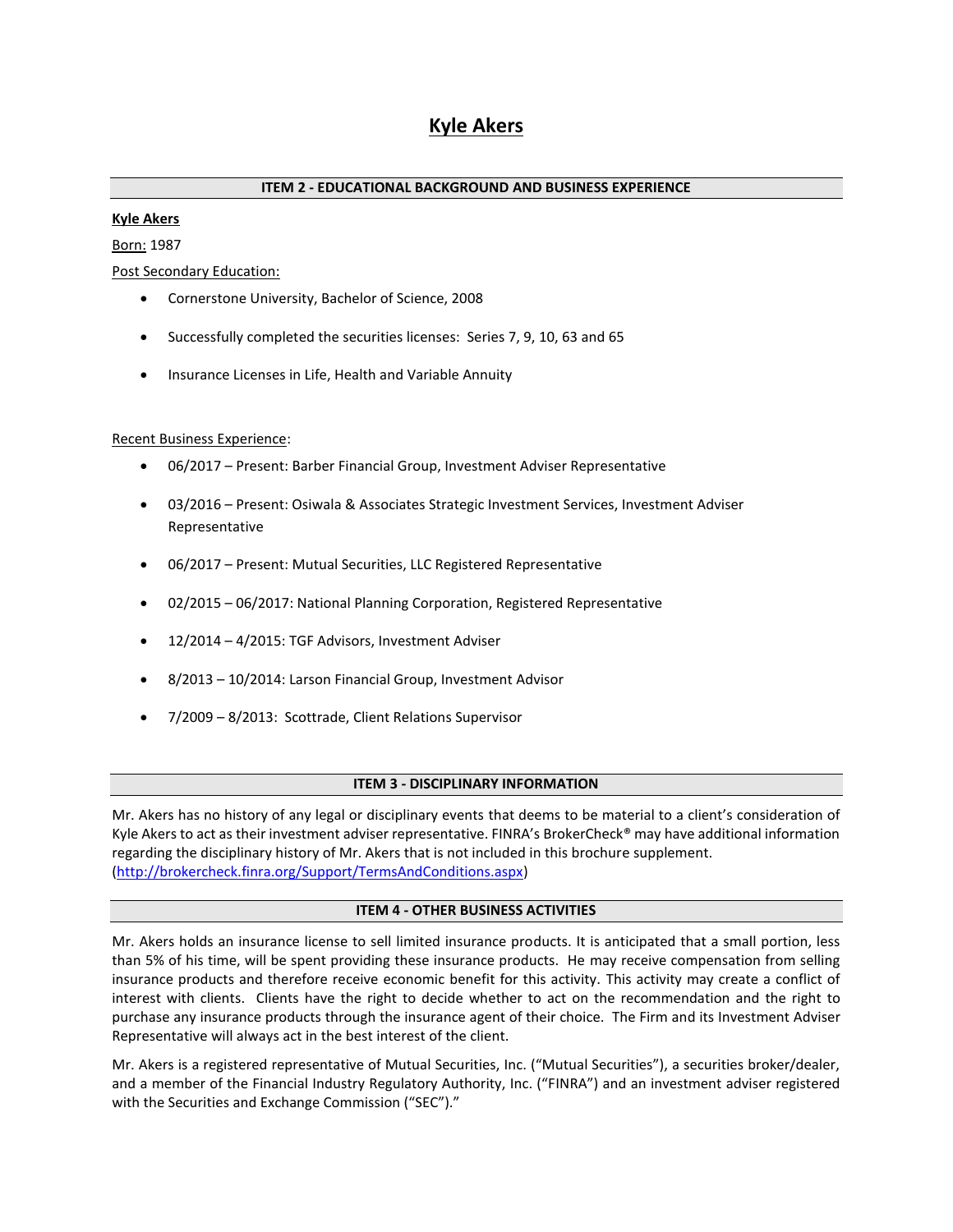As a broker-dealer, Mutual Securities engages in a broad range of activities normally associated with securities brokerage firms. Pursuant to the investment advice given by Mr. Akers investments in securities may be recommended for you. If Mutual Securities is selected as the broker-dealer, it may affect transactions in securities for you, a client of BFG, Mr. Akers. By serving as the broker-dealer, Mutual Securities and Mr. Akers may receive commissions for executing securities transactions. When Mr. Akers receives commissions in connection with the advice given to advisory clients, BFG and Akers may reduce a portion of its fees by the amount of the commissions earned by Mr. Akers.

You are advised that if Mutual Securities is selected as the broker-dealer, the transaction charges may be higher or lower than the charges you may pay if the transactions were executed at other broker-dealers. You should note, however, that you are under no obligation to purchase securities through Mr. Akers, BFG or Mutual Securities.

Mr. Akers may provide advice regarding investment company securities. You should be aware that, in addition to the advisory fees paid by you, each investment company also pays its own separate investment advisory fees and other expenses. In addition, you should be aware that mutual funds may be purchased separately independent of the investment management services of BFG.

#### **ITEM 5 - ADDITIONAL COMPENSATION**

Mr. Akers does not receive any economic benefit for providing advisory services beyond the scope of BFG or the other business activities listed above in Item 4.

#### **ITEM 6 - SUPERVISION**

Mr. Akers is an Investment Adviser Representative with BFG. Mr. Akers is supervised through a compliance program designed to prevent and detect violations of the federal and state securities laws. Supervision of the Firm's Compliance Program is conducted by the Chief Compliance Officer, Tom Clough who is responsible for administering the policies and procedures. Mr. Tom Clough reviews those policies and procedures annually for their adequacy and the effectiveness of their implementation. Mr. Akers is part of an adviser team that is overseen by Mr. Kenneth Osiwala, a Partner of BFG. All policies and procedures of the firm are followed.

Mr. Ken Osiwala can be reached at 248-828-8000 and Mr. Tom Clough may be reached at 913-393-1000.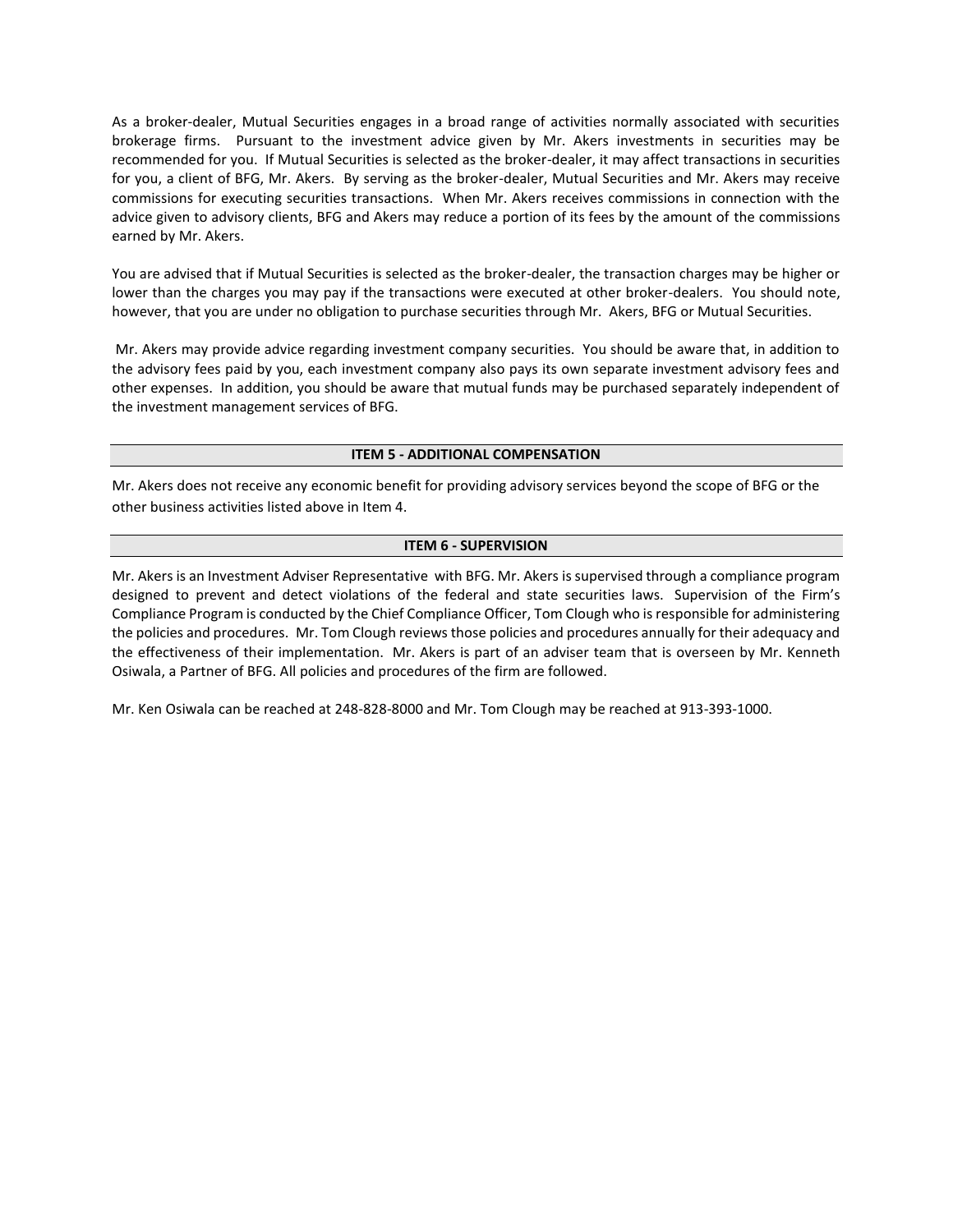# **Pete Wargo**

#### **ITEM 2 - EDUCATIONAL BACKGROUND AND BUSINESS EXPERIENCE**

#### **Pete Wargo**

Born: 1992

#### Post Secondary Education:

- Grand Valley State University, BBA Finance, Graduated 2015
- Successfully completed the securities licenses: Series 7, 66
- Insurance Licenses in Life

#### Recent Business Experience:

- 05/2019 Present: Barber Financial Group, Investment Adviser Representative
- 05/2016 Present: Osiwala Financial , Associate Adviser
- 06/2017 Present: Mutual Securities, LLC Registered Representative
- 12/2015 06/2017: National Planning Corporation, Registered Representative
- 1/2015 4/2015: Regal Financial Group, Intern

#### **ITEM 3 - DISCIPLINARY INFORMATION**

Mr. Wargo has no history of any legal or disciplinary events that deems to be material to a client's consideration of Pete Wargo to act as their investment adviser representative. FINRA's BrokerCheck® may have additional information regarding the disciplinary history of Mr. Wargo that is not included in this brochure supplement. [\(http://brokercheck.finra.org/Support/TermsAndConditions.aspx\)](http://brokercheck.finra.org/Support/TermsAndConditions.aspx)

#### **ITEM 4 - OTHER BUSINESS ACTIVITIES**

Mr. Wargo holds an insurance license to sell limited insurance products. It is anticipated that a small portion, less than 5% of his time, will be spent providing these insurance products. He may receive compensation from selling insurance products and therefore receive economic benefit for this activity. This activity may create a conflict of interest with clients. Clients have the right to decide whether to act on the recommendation and the right to purchase any insurance products through the insurance agent of their choice. The Firm and its Investment Adviser Representative will always act in the best interest of the client.

Mr. Wargo is a registered representative of Mutual Securities, Inc. ("Mutual Securities"), a securities broker/dealer, and a member of the Financial Industry Regulatory Authority, Inc. ("FINRA") and an investment adviser registered with the Securities and Exchange Commission ("SEC")."

As a broker-dealer, Mutual Securities engages in a broad range of activities normally associated with securities brokerage firms. Pursuant to the investment advice given by Mr. Wargo investments in securities may be recommended for you. If Mutual Securities is selected as the broker-dealer, it may affect transactions in securities